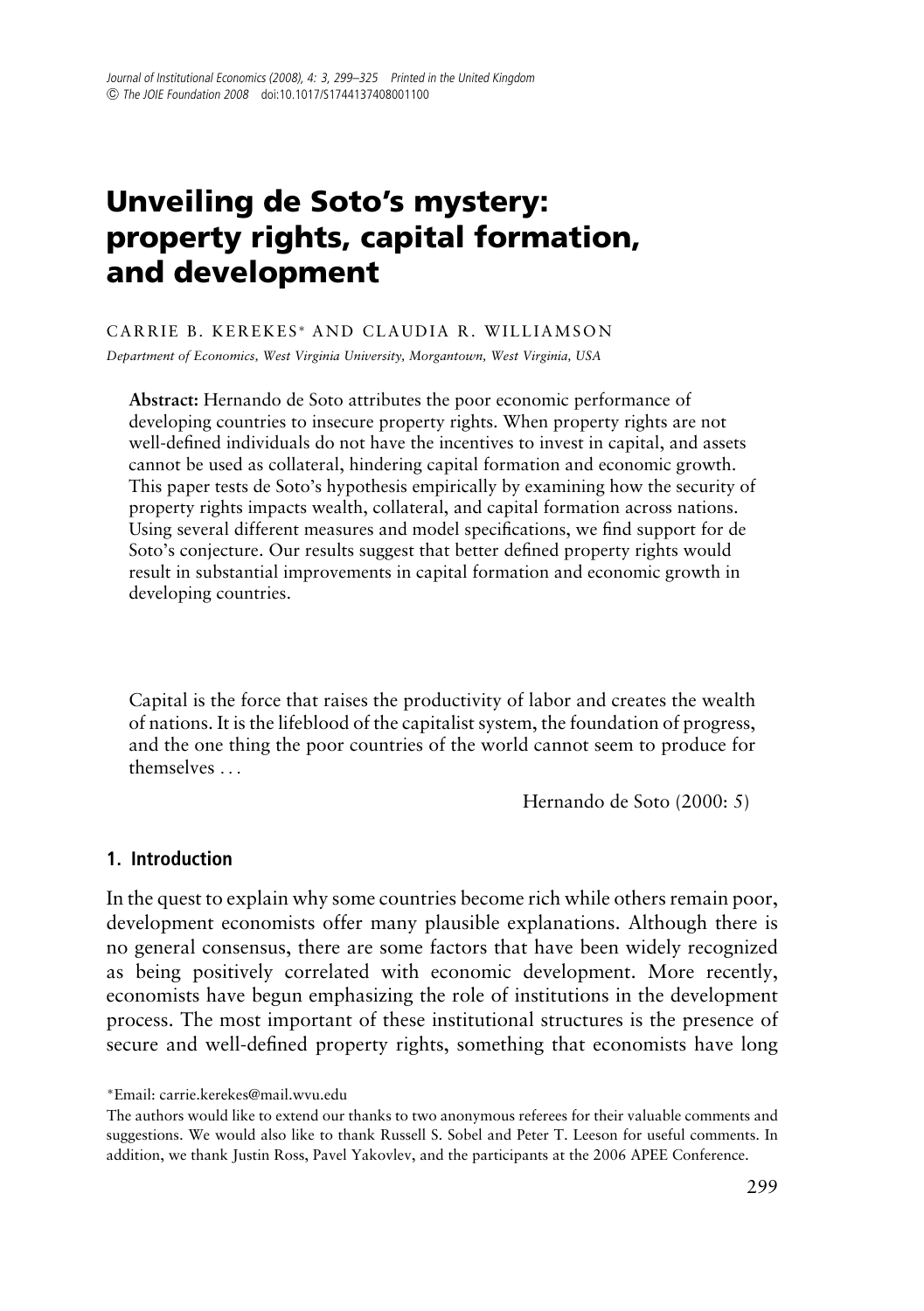claimed must be present for markets to function effectively (Montesquieu, 1748; Smith, 1776; Hayek, 1960).

Hernando de Soto (1989, 2000), in his books *The Other Path* and *The Mystery of Capital: Why Capitalism Triumphs in the West and Fails Everywhere Else*, explains the channels through which insecure and poorly defined property rights stifle economic development. Insecure property rights weaken the incentive for owners to make long-term capital investments, and hinder the ability of owners to use their property as collateral to secure loans to finance capital investment. We view de Soto's work as a specific hypothesis defining possible channels through which property rights impact development. These channels are (1) the ability to secure a loan by utilizing property as collateral, (2) the incentives to invest in capital formation, and (3) the precise nature of these investments, specifically long-term versus short-term investments.

This paper empirically tests de Soto's hypothesis in order to verify the specific mechanisms through which secure property rights influence development. Acemoglu *et al.* (2001, 2002) empirically identify the general positive relationship that exists between property rights and economic development. Their papers show that history plays a large part in determining current property rights institutions, and these institutions explain a large portion of the variance in cross-country development. Thus, they are able to determine that secure and welldefined property rights impact the level of economic development. The question that follows is: Exactly how do property rights influence a country's economic performance? De Soto provides a testable hypothesis that we empirically examine to provide an answer to this 'how' question.

We build upon the framework established in Acemoglu *et al.* (2001, 2002) to extend the analysis in order to discover the underlying mechanisms through which property rights operate. We first confirm the positive relationship between well-defined property rights and the level of economic development, as previously established in the existing literature. Next, is our own original contribution in which we examine the channels through which property rights affect economic growth by examining their impact on domestic credit, gross capital formation, and gross fixed capital formation. By testing the relationship of property rights to domestic credit, we are able to capture the collateral effect. The two capital formation variables indicate the impact property rights have on investment. These two variables allow us to also examine whether property rights influence the allocation of investment between mobile short-term capital and long-term fixed capital.

Our paper is the first to specifically identify and empirically test the means by which property rights institutions influence development, namely their effect on the ability to use an asset as collateral, on the incentives for capital formation, and on alterations in the nature of investment. In order to perform these tests, we construct a cross-sectional dataset that relies on annual and averaged data and spans from 1970 to 1999, depending on which variable is used. We also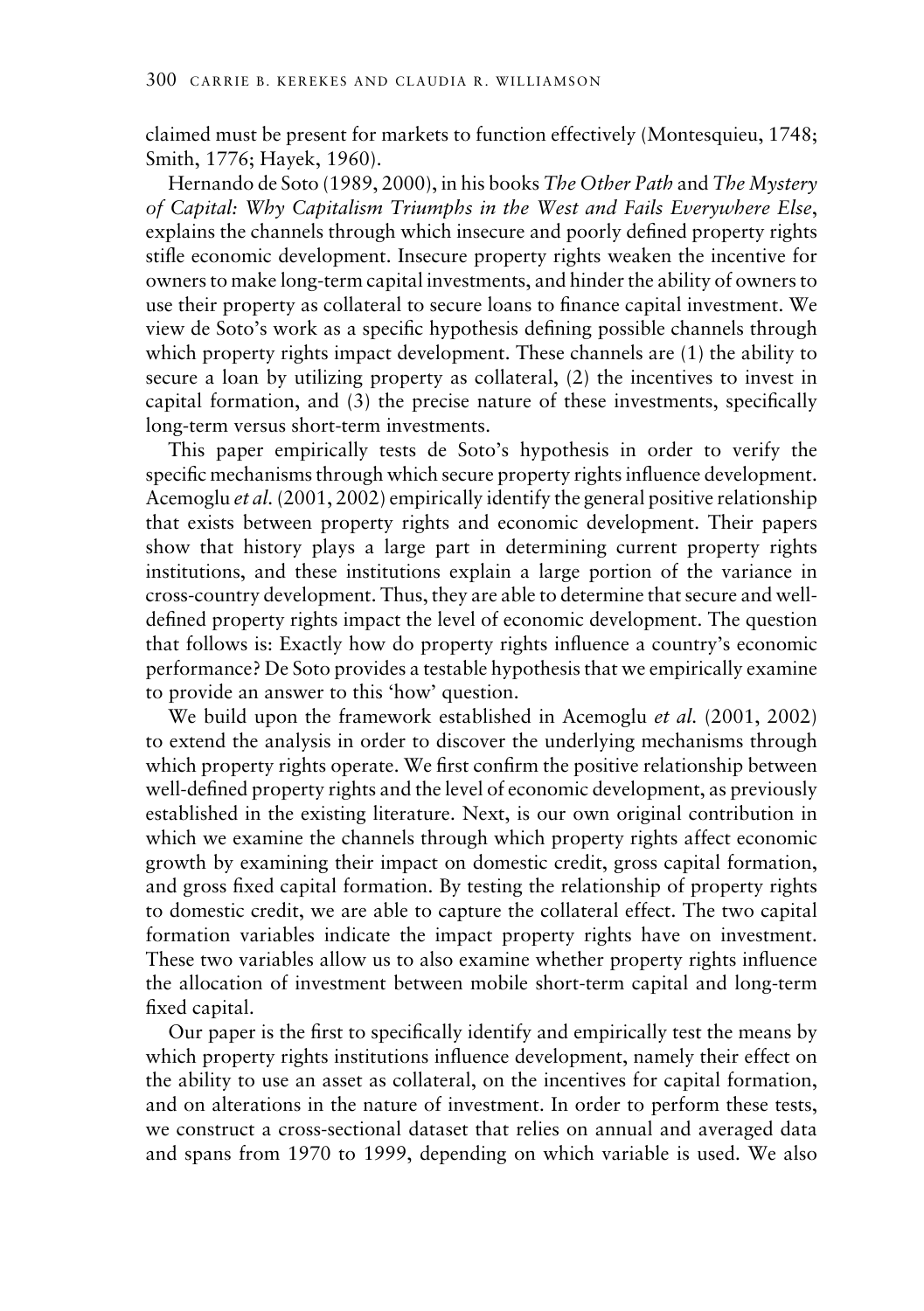find it necessary to utilize several different regression specifications to maximize the number of observations and to provide robustness.<sup>1</sup> Our specific empirical methodology is presented and discussed in more detail in a later section.

Our results uniformly confirm de Soto's hypothesis that secure property rights lead to increases in credit, through the collateral effect, and increases in both short-term and long-term capital formation. These effects in turn lead to economic growth. Therefore, we identify channels through which property rights are operating. Also, as de Soto's theory would predict, we find a stronger effect of property rights institutions on gross fixed capital formation than on gross capital formation, which includes short-term assets. This suggests that insecure property rights alter the nature of investment and create incentives for individuals to accumulate short-term mobile inventories rather than invest in long-term fixed capital. Our results are robust across two different international measures of property rights (ICRG's average protection against risk of expropriation measure and the Heritage Foundation's Index of Private Property) and to different model specifications.

Due to the possibility of reverse causation, we employ instrumental variable estimation to isolate the effect of property rights institutions and to determine a causal relationship. It is possible that changes in domestic credit, capital formation, or economic development impact property rights institutions, rather than vice versa. For example, the presence of immobile capital, such as a factory, may help secure property rights. What we want to show is that investment in this capital will not be undertaken in the absence of secure and well-defined property rights. Therefore, it is necessary to instrument for our measures of property rights. In order to do so, we turn to Acemoglu *et al.* (2001, 2002) who identify valid instruments for property rights measures. For our analysis we employ settler mortality as our instrument. Our results continue to support de Soto's hypothesis and demonstrate the channels through which property rights influence development.

The remainder of the paper is organized as follows. Section 2 provides a brief overview of the current literature examining property rights and development. Section 3 discusses de Soto's 'mystery', the idea that secure property rights underlie economic development, and further elaborates the empirical predictions of his hypothesis. Section 4 outlines the data used in our empirical analysis and discusses our results. Section 5 provides robustness by controlling for potential reverse causality. Section 6 concludes.

#### **2. Property rights, capital, and development**

In addition to the work of de Soto, which we will discuss in detail in the next section, other authors have also postulated that institutions, including

<sup>1</sup> See Appendix 3 for a list of countries.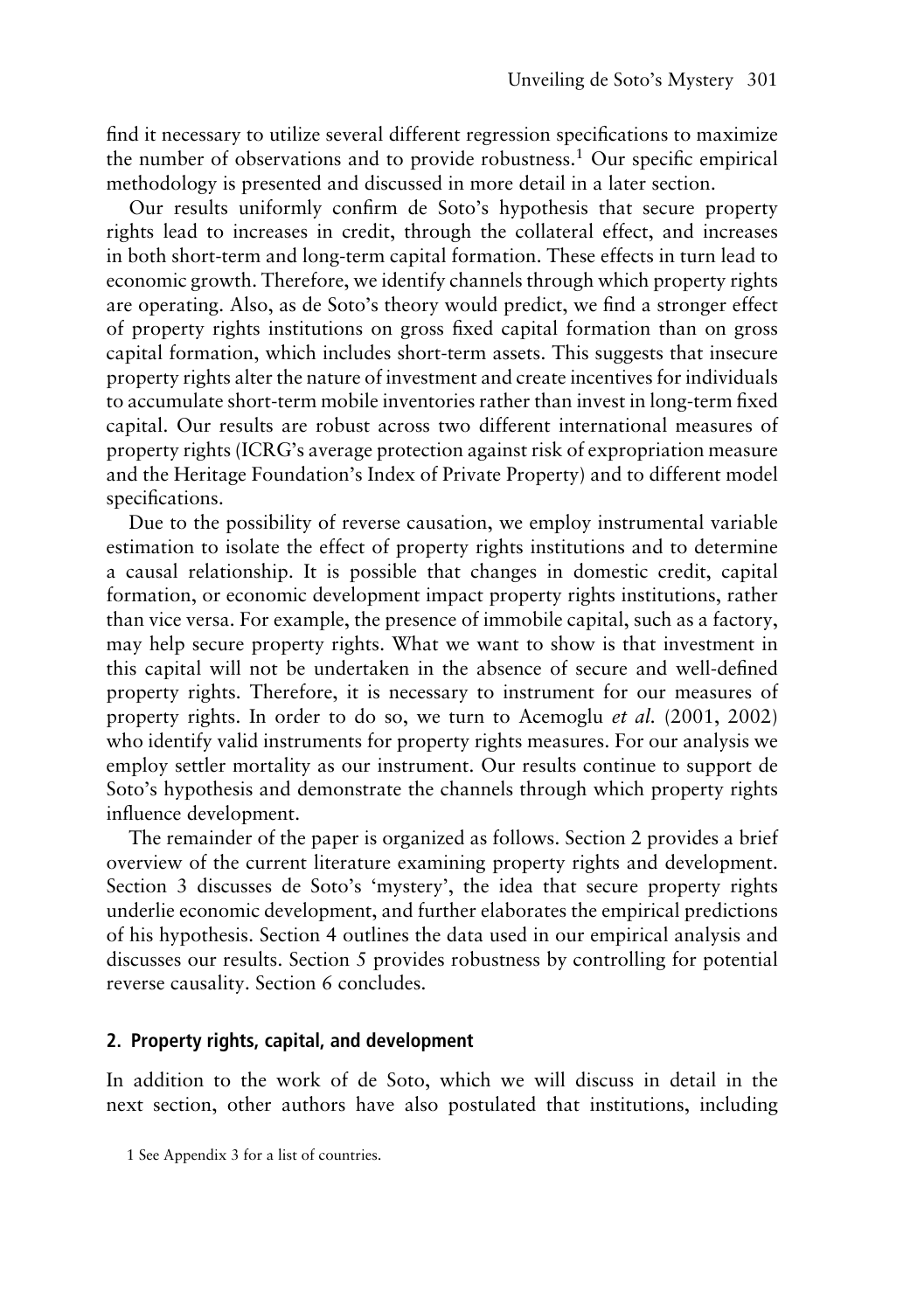property rights institutions, have substantial impacts on economic development.2 Douglass North (1990) argues that the costliness of exchange and production is a result of institutions. Insecure property rights increase transactions costs, which in turn reduces capital formation.<sup>3</sup> Peter Bauer (2000) also argues that capital formation is an outcome of institutions, essential for an economy to progress from subsistence production to market production. Property rights institutions provide incentives, facilitate production and exchange, and lead to increased capital accumulation, investment, technological innovation, and entrepreneurship. Hence, property rights ultimately promote economic growth (Scully, 1988; Boettke, 1994; Leblang, 1996; Acemoglu *et al.*, 2001, 2002). Thus, the works of these other authors also provide theoretical linkages between secure and well-defined property rights and economic development consistent with de Soto.

The empirical literature examining the impact of property rights finds that more secure property rights are positively correlated with a country's level of investment and economic growth (Besley, 1995; Knack and Keefer, 1995; Mauro, 1995). In an examination of the variation in output per worker across countries, Hall and Jones (1999) emphasize the importance of social infrastructure, defined as government policies and institutions, and conclude that a good social infrastructure positively affects economic performance. Using settler mortality rates as an instrument for current institutions, Acemoglu *et al.* (2001) find large effects of institutions on per capita income in former colonies. They also attribute the reversal in relative incomes from 1500 to today across countries to variations in institutions (Acemoglu *et al.*, 2002).<sup>4</sup> Rodrik *et al.* (2004) examine the impact of institutions on income levels and find a positive and significant effect of institutions on per capita income. Property rights also affect investment and economic development by encouraging entrepreneurship (Murphy *et al.*, 1991; Johnson *et al.*, 2002; Boettke and Coyne, 2003).

This paper builds on these previous studies by examining the direct effects of property rights institutions on capital formation, collateral, and the nature of investment. To do this, we analyze the importance of property rights for collateralizing assets. We also examine the quantity and distinction between both short-run and long-run capital formation. These tests identify the channels through which property rights affect economic growth. To motivate our empirical model, we begin with a more detailed discussion of de Soto's main hypotheses in the next section.

3 Douglass North asserts that institutions are the 'underlying determinant' of economic performance, and defines institutions as constraints created to reduce uncertainty in exchange and stabilize expectations by structuring political, economic, and social interaction.

4 More recently, Acemoglu and Johnson (2005) find evidence of a positive correlation between property rights institutions and economic growth, investment, and financial development.

<sup>2</sup> For a historical analysis of the evolution of property rights, see also Demsetz (1967), North and Thomas (1973), North (1981), Rosenberg and Birdzell (1986), and North and Weingast (1989).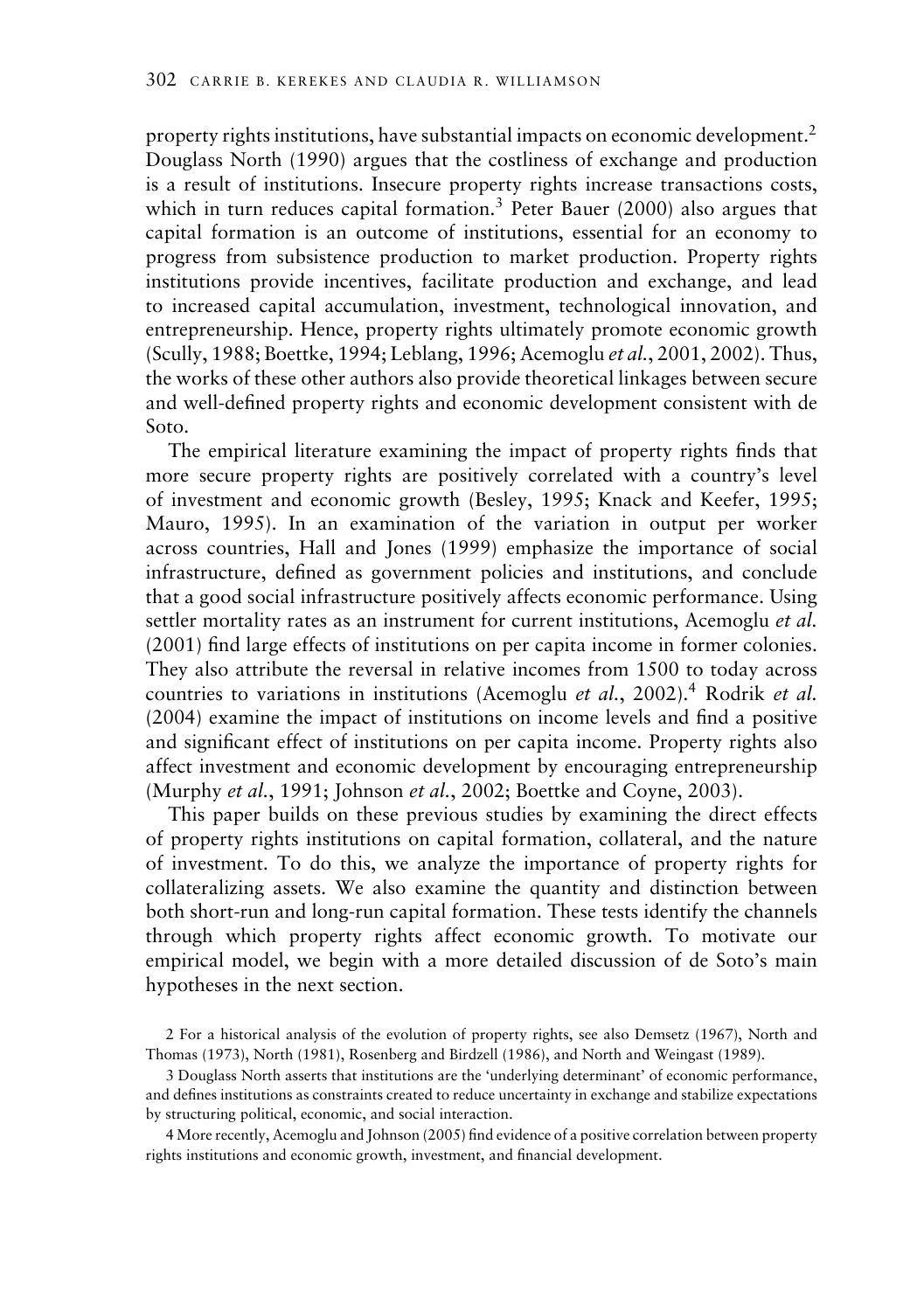### **3. de Soto's 'Mystery'**

De Soto defines property rights as those rights 'which confer on their holders inalienable and exclusive entitlement to them' (1989: 159). He highlights many beneficial aspects of secure property rights, including their ability to fix the economic potential of assets, integrate dispersed information into one system, make individuals accountable and assets fungible, network individuals, and protect transactions (de Soto, 2000). We break down de Soto's property theory into three main avenues: (1) the ability to secure a loan by utilizing property as collateral, (2) the incentive to invest in capital formation, and (3) the precise nature of these investments, specifically long-term versus short-term investments.

### *3.1 Assets as collateral*

In *The Other Path* (1989) and *The Mystery of Capital* (2000), de Soto argues that secure and well-defined property rights transform assets from 'dead capital' into resources that can be used to generate additional capital and obtain credit. In this manner, property rights stimulate production. He illustrates the inability of property to be used as collateral in many developing countries with insecure property rights:

a lender must make the same costly investments as a purchaser in order to make sure that the property is under the borrower's control and that, in the event of a default, the property can be obtained with the same rights as those enjoyed by the present owner. This increases the interest rate charged by lenders for loans guaranteed by an expectative property right or its equivalent; worse still, it may simply prevent such transactions from taking place.  $(1989: 162)^5$ 

As an example of how important property rights are for the use of collateral, de Soto illustrates that in the United States approximately 70% of new business credit comes from using titles to other assets as collateral (2000: 84). Insecure property rights in much of the developing world discourage the use of assets as collateral, hampering capital formation, the division of labor, and specialization.

### *3.2 Capital accumulation*

De Soto emphasizes the important role played by property rights for development by focusing on their impact on capital accumulation. De Soto illustrates that insecure property rights reduce capital formation by prohibiting the use of assets as collateral and increasing uncertainty, thus altering the nature of investment. According to de Soto (2000), in 1997 the savings of poor individuals in developing countries was equal to forty times the value of all foreign aid received since 1945. Despite this rather large amount of accumulated savings, de Soto estimates that 80% of the world is undercapitalized as a result of insecure

5 De Soto (1989) defines an 'expectative property right' as a right to property that has no legal equivalent and that applies temporarily until ownership is recognized by the government.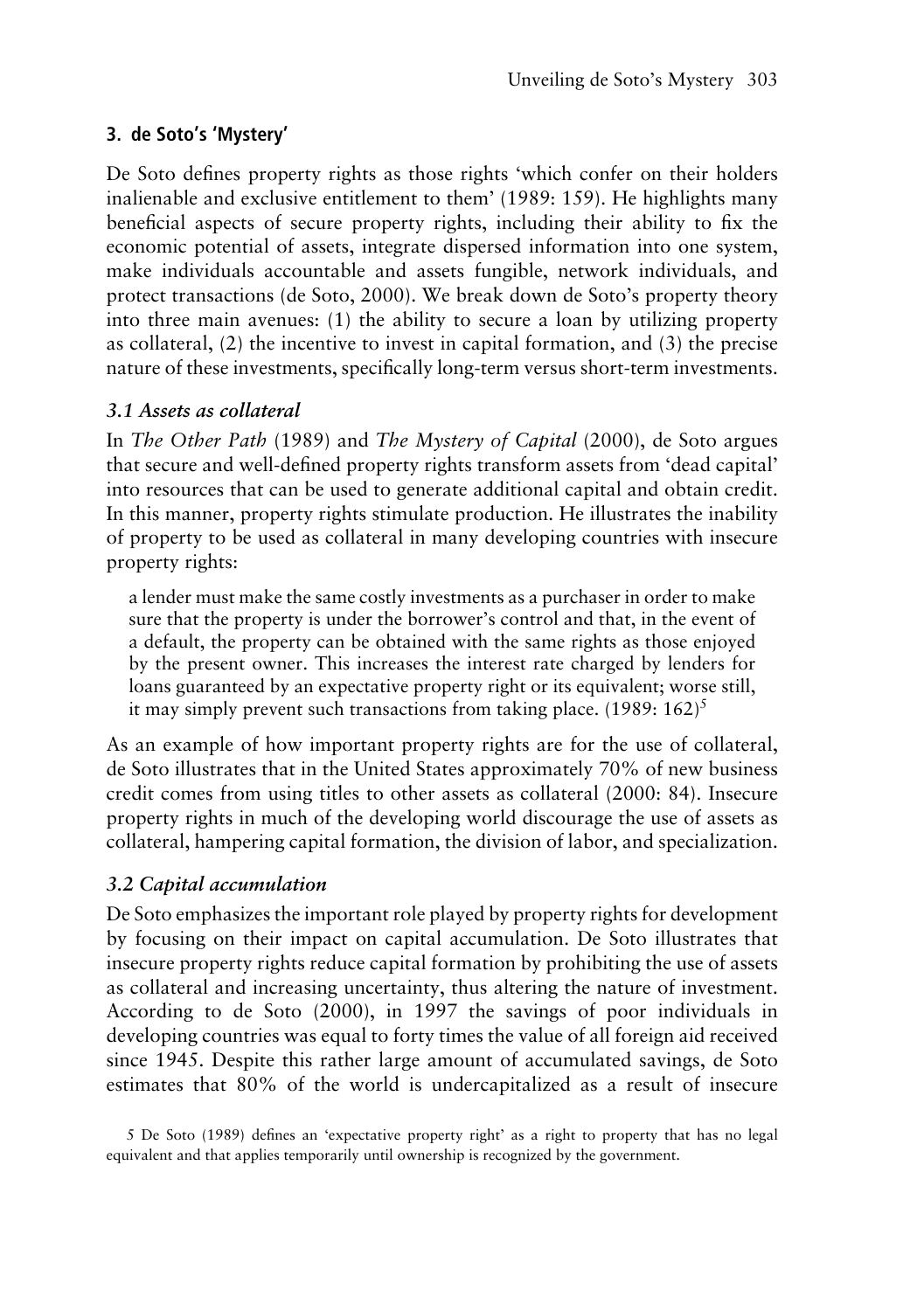property rights that impede the process by which individuals generate capital from these accumulated assets.

In many developing countries people have *de facto* rights to their residential property (e.g., as squatters) but hold no formal legally enforceable title.<sup>6</sup> In 1997, de Soto estimates the total value of all real estate held by individuals in the Third World and former communist countries that was not formally legally owned at \$9.3 trillion. De Soto refers to these assets as 'dead capital', resources whose insecurity does not allow surplus value to be extracted through multiple transactions, nor used as collateral to obtain loans.

#### *3.3 Uncertainty, the durability of capital, and the nature of investment*

Property rights institutions also affect economic development through uncertainty and its effects on long-term fixed investment versus short-term capital accumulation, such as inventories. This occurs because property right uncertainty alters individuals' time preference in capital investment. Secure property rights provide incentives to make longer-term investments in land, factories, and innovations. Without secure property rights, individuals are not likely to invest in fixed long-term uses.

De Soto (1989) outlines the means by which insecure property rights reduce long-term fixed investment. In the absence of secure property rights, businesses are more likely to use labor-intensive technology and operate at an inefficient level, decreasing capital investment. Also, financiers will require high rates of return from investors, resulting in low levels of long-term investment in production. As businesses attempt to avoid detection, mobility of assets is an important factor when property rights are insecure. As an illustration, de Soto discusses the relationship between property rights and inventory accumulation. He explains that in the absence of property rights, individuals prefer to hold short-term inventories rather than savings and investment in long-term fixed capital. This is a result of the perverse incentives created by uncertainty arising from insecure property. When property rights are insecure, individuals and businesses avoid long-term investment in fixed capital, accumulate mobile inventories, and are more likely to sell 'from barrows rather than from stalls made with proper building materials' (de Soto, 1989: 67).

In summary, de Soto's main testable hypotheses are that without secure property rights, individuals do not have the correct incentives to produce efficiently and invest in long-term fixed capital and cannot use their assets as collateral to stimulate production. Instead, individuals hold short-term inventories, invest in mobile assets, and fail to build permanent structures. The result is a decrease in aggregate investment and capital accumulation, and thus lower economic growth. We now turn to our empirical examination of whether

<sup>6</sup> For a detailed analysis on the impact of land titling on securing property rights see Do and Iyer (2003), Field (2005), Field and Torero (2006), and Galiani and Schargrodsky (2006).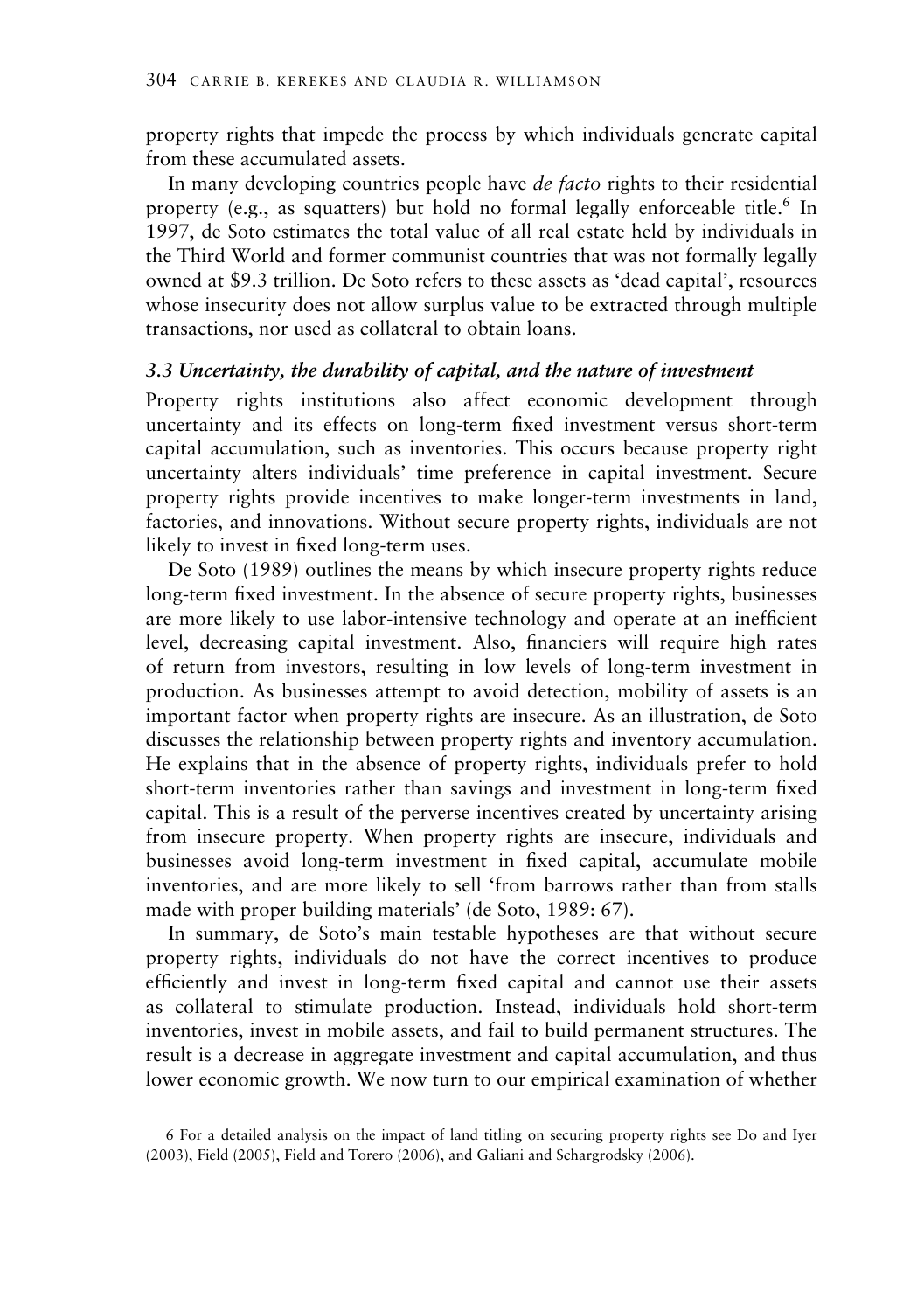differences in the institutional structure of property rights across countries explains their different levels of domestic credit, investment in inventories, and investment in long-term fixed capital.

#### **4. Data and empirical results**

In order to maximize observations due to data limitations, we implement crosssectional regressions relying on both annual and averaged data, depending on the variable. We discuss this in more detail below and provide a summary of the definitions and sources for all of our variables in Appendix 1. For our analysis, we employ two alternative measures of the degree to which property rights are secure and well-defined across countries. The first is the average protection against risk of government expropriation, or 'expropriation risk', compiled by Political Risk Services. This index is measured on a scale of 0 to 10, with a higher score indicating less risk and more protection against government expropriation. Due to data limitation, we have a limited time span and average this variable from 1985 to 1995. Our second measure, the Heritage Index of Private Property, is measured on a scale of 1 to 5, with a higher score indicating more protection of private property.7 We use 1997 values for this index following conventional property rights literature discussed in Section 2.

Our main dependent variables are domestic credit to the private sector (collected in 1998), gross capital formation, and gross fixed capital formation (collected and averaged from 1990 to 1999). All three measures are taken as a percentage of Gross Domestic Product. We view domestic credit to the private sector as an appropriate measure to capture the collateral affect because it represents the ability to secure a loan. Domestic credit to the private sector refers to financial resources provided to the private sector, such as through loans that establish a claim for repayment. Securing a loan requires some form of credit or collateral to signal repayment abilities. When property rights are weak and insecure it is much more difficult to use assets as collateral and thus more difficult to secure a loan. This variable captures how improvements in property rights institutions allow individuals to utilize resources to obtain credit.

Because gross fixed capital formation excludes short-term assets (inventories), while gross capital formation includes them, we can examine the difference in the magnitude of the coefficient on property rights security across these two dependent variables to see whether short-run capital formation is distorted relative to long-run capital formation, as de Soto's hypothesis predicts. We expect the coefficient on our measures of property rights to be positive and significant for all three of our main dependent variables.

<sup>7</sup> Original data from the Heritage Foundation range from 0 to 5, with a score of 0 indicating very high protection and a score of 5 indicating very low protection. Values in this paper have been calculated by multiplying the original data by  $-1$  and adding 6.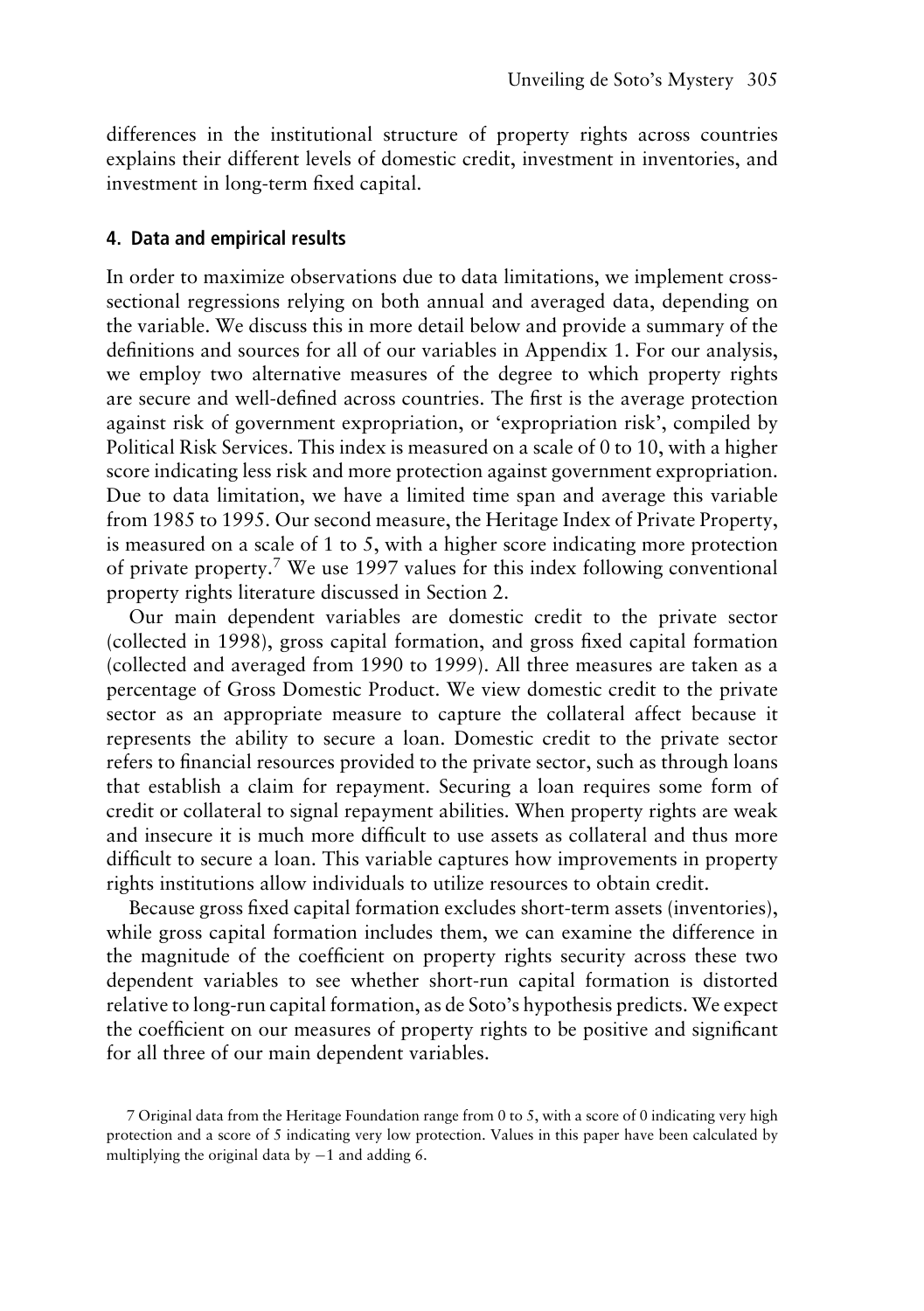In addition, our summary statistics are provided as Appendix 2. Our sample includes all countries for which the variables are available, which differs slightly depending on which measure of property rights is used. A list of countries is provided in Appendix 3.

To see whether these measures indeed capture the salient features of property rights that contribute to economic development, in addition to our examination of measures of capital formation, we also see whether they positively correlate with GDP per capita levels, a consistent finding in existing literature. Thus, all regressions are performed using the log of real GDP per capita (measured by the purchasing power parity method) as a dependent variable as well as with the measures of capital formation and collateral. We confirm the positive relationship previously found in the existing literature to provide validity to our specific model and results. GDP per capita is measured in 1995 to remain consistent with the current literature (Acemgolu *et al.*, 2001, 2002).

Even in the raw data, correlations are very clear between our measures of property rights security and our variables of interest. Figures 1(a) and 1(b) show the raw correlations between our two measures of property rights and GDP per capita. Both seem to show a strong positive correlation. Figures 2(a) and 2(b) show the correlations with domestic credit (a measure of collateralization), which again appear to be strongly positive. Figures 3(a) and 3(b) and 4(a) and 4(b) show the correlations with gross capital formation and gross fixed capital formation respectively. Again, the relationships appear positive, although not as strongly as the relationships in Figures 1 and 2. These raw relationships can also be expressed as a univariate model. These results are provided as Appendix 4 (including several specifications using OLS and our 2SLS estimation that we discuss in a later section of the paper).

While the raw relationships appear supportive of de Soto's hypothesis, they do not control for other factors that may matter. We follow the existing literature that examines the impact of property rights protection on economic development, as summarized in Section 2, in selecting control variables for our more complete specification as identified by Acemoglu *et al.*, 2001, 2002; Sachs, 2003; and Rodrik *et al.* (2004).

Our more complete specification can be expressed as

$$
Y_i = \alpha X_i + Z'_i \delta + \varepsilon_i
$$

where *Z'* is a vector of control variables, including inflation, government consumption, geography, religion, legal origin, and ethnolinguistic fractionalization. We use the log of inflation, as measured by the consumer price index, and government consumption as a percentage of GDP to capture the impact of macroeconomic variables. These variables are lagged averages from 1970 to 1998. Macroeconomic variables are generally thought to impact both investment and financial development. For example, countries that suffer from high inflation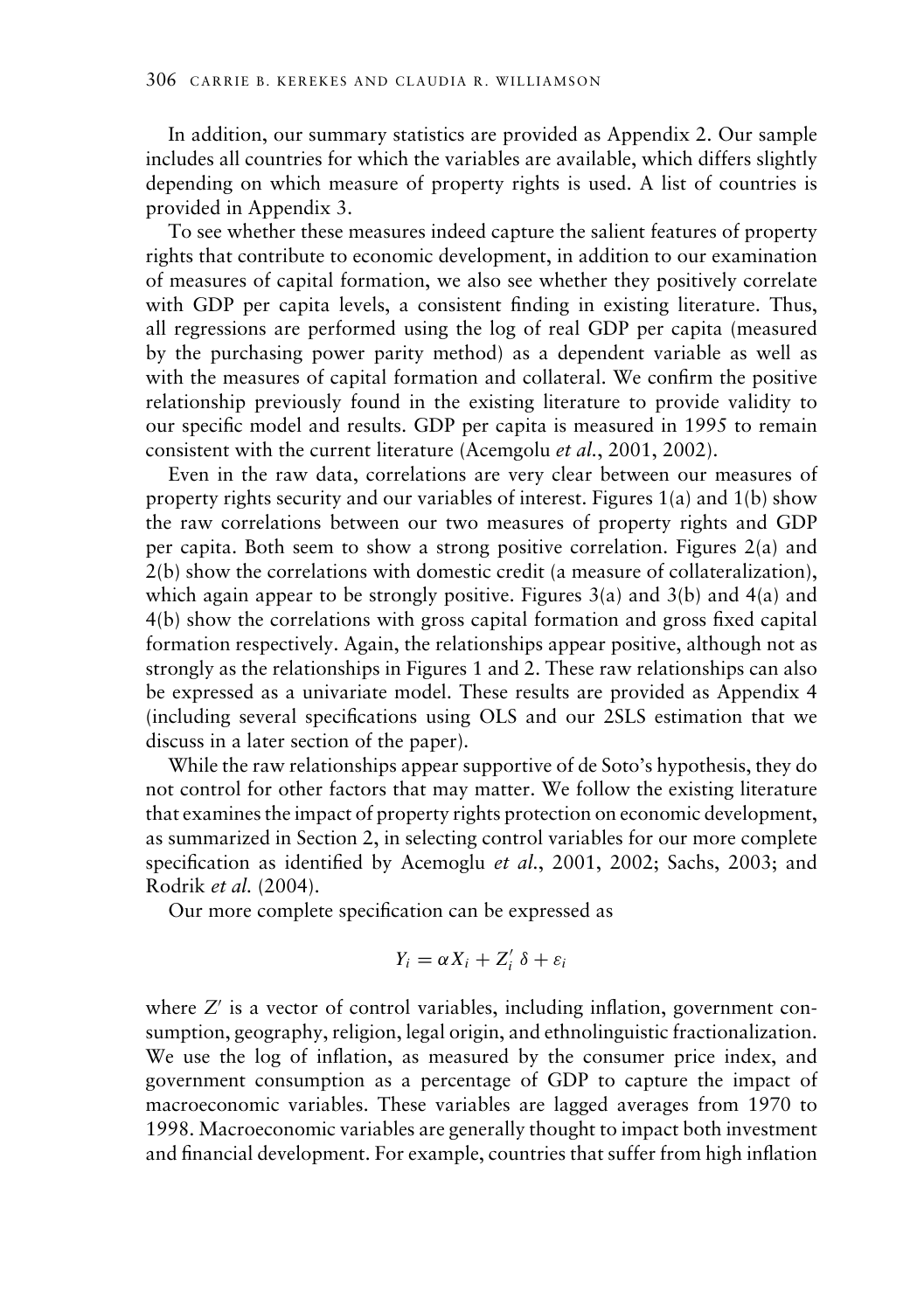

**Figure 1.** (a) Average protection against risk of expropriation and GDP per capita. (b) Heritage Index of Private Property and GDP per capita

usually have less developed financial systems. Therefore, we find it necessary to control for this potential negative effect.

Geography, measured as distance from the equator is included as a control variable because of its possible effects on development (Engerman and Sokoloff,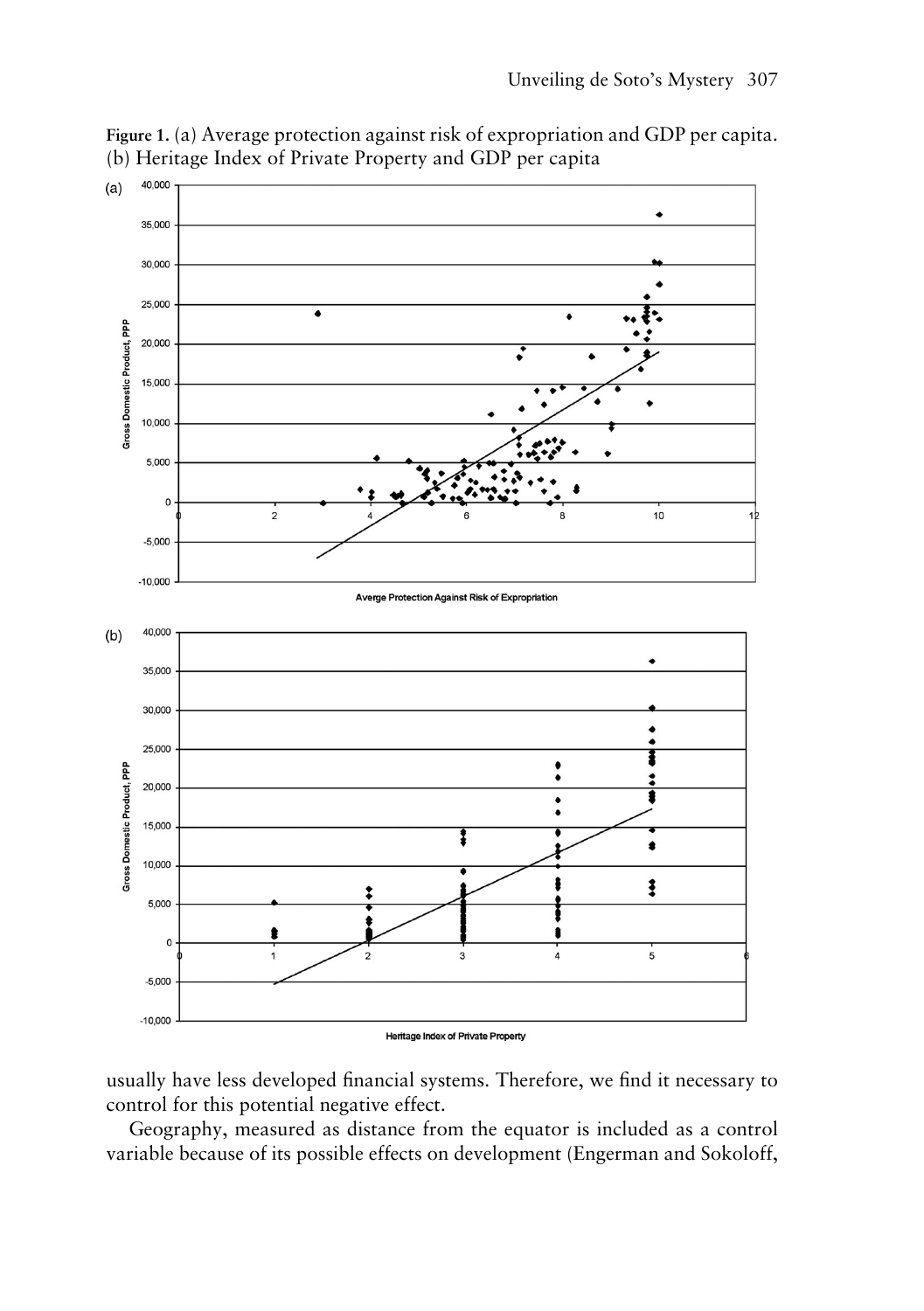**Figure 2.** (a) Average protection against risk of expropriation and domestic credit (as a percentage of GDP). (b) Heritage Index of Private Property and domestic credit (as a percentage of GDP)



Heritage Index of Private Property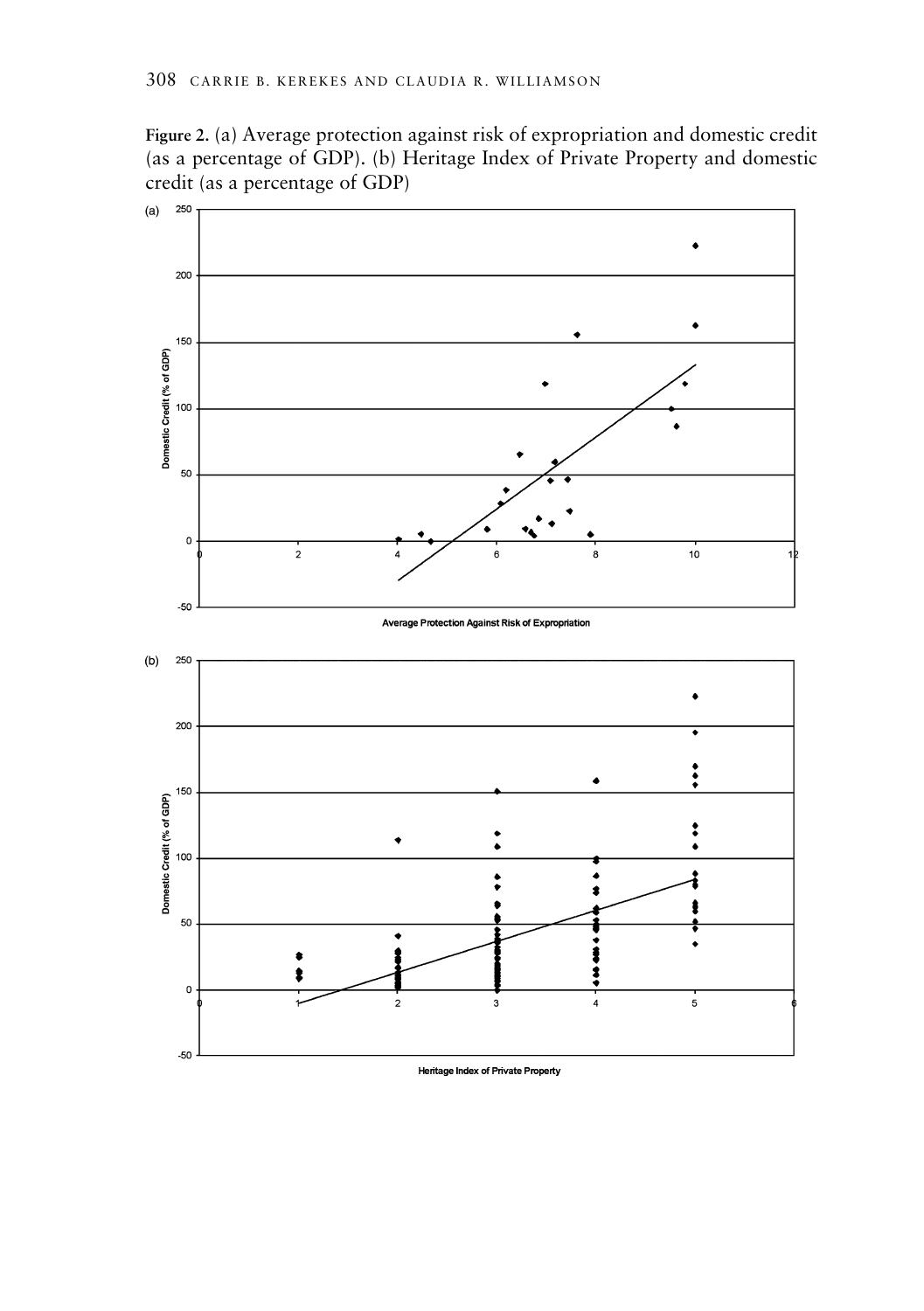**Figure 3.** (a) Average protection against risk of expropriation and gross capital formation (as a percentage of GDP). (b) Heritage Index of Private Property and gross capital formation (as a percentage of GDP)

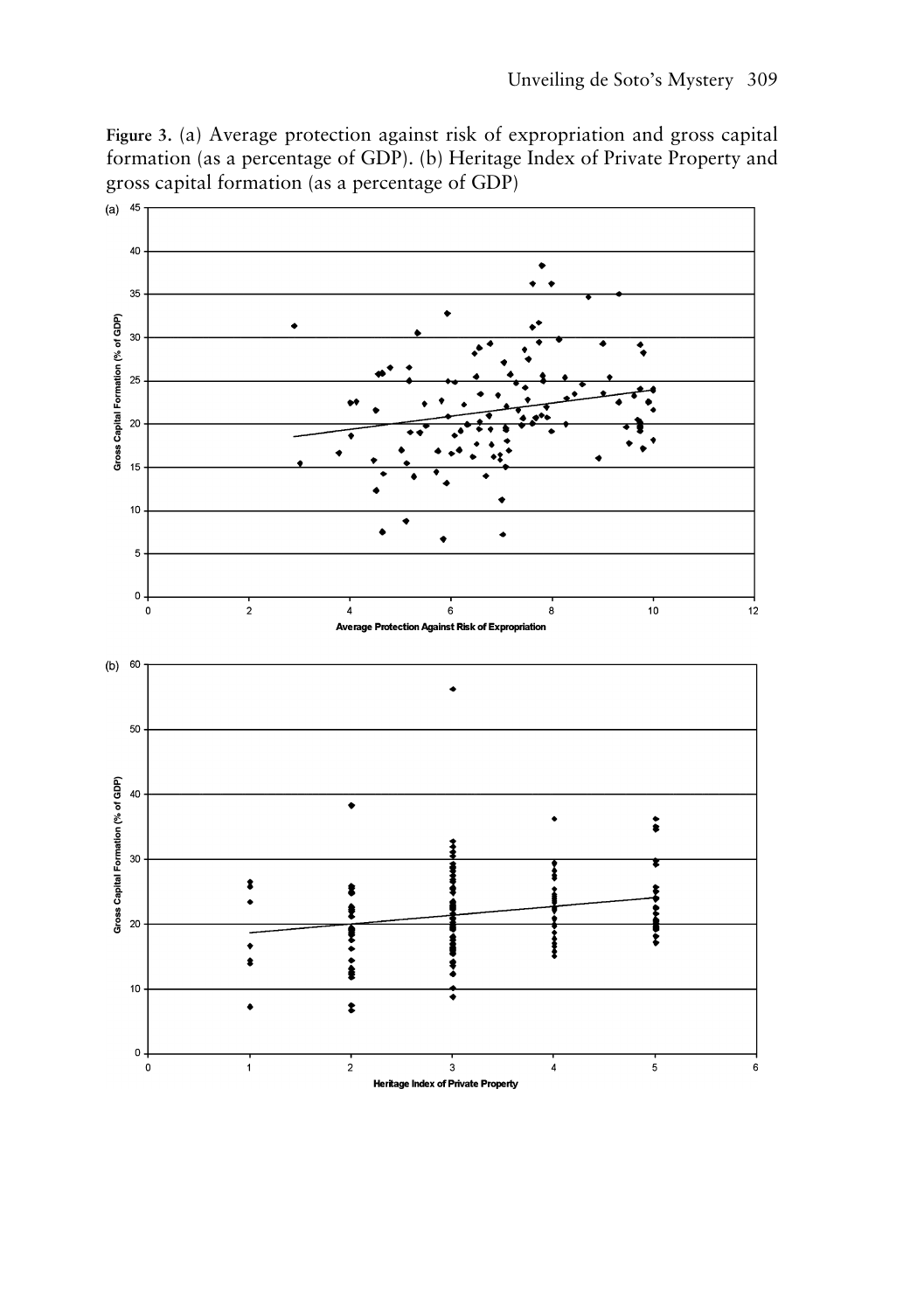**Figure 4.** (a) Average protection against risk of expropriation and gross fixed capital formation (as a percentage of GDP). (b) Heritage Index of Private Property and gross fixed capital formation (as a percentage of GDP)

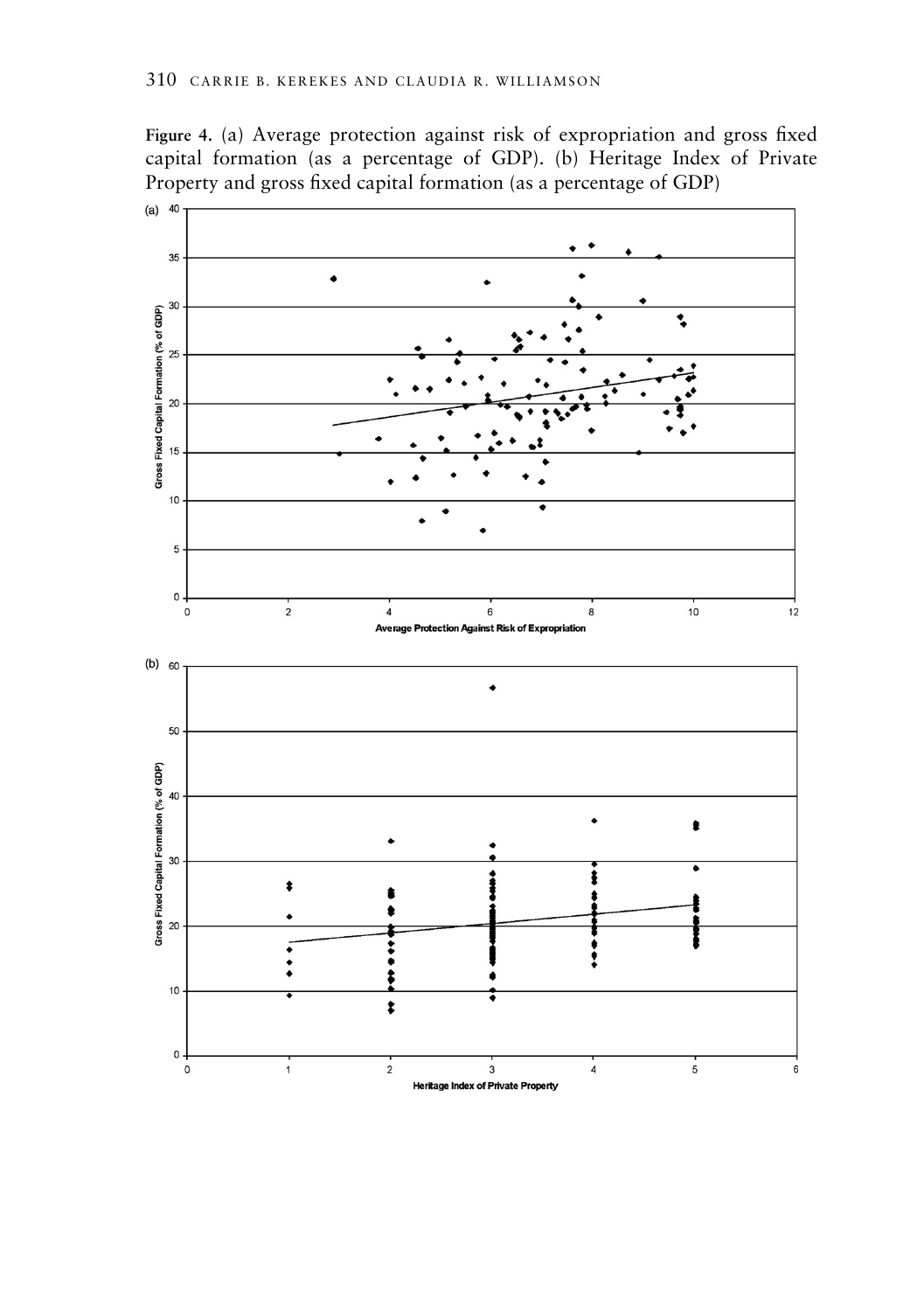1997; Hall and Jones, 1999; La Porta *et al.*, 1999; Gallup *et al.*, 1999; Sachs, 2001, 2003). It is argued that geography may impact development because of the exposure to greater disease climates. The literature finds mixed results on the possible effect of geography without an emerging consensus. Thus, we find it important to include it as part of our control variables.

It is suggested that different religions may have diverse effects on economic development (Grier, 1997; La Porta *et al.*, 1999). For example, it is suggested that Protestantism promotes hard work and individualism that leads to higher levels of economic development. Due to the possibility that religion may impact development, we find it necessary to control for the possible effects on our dependent variables. Religion is accounted for in our regression as a proportion of the population in 1980 classified as Roman Catholic, Protestant, Muslim, and other.

Legal origin is controlled to capture the effects of common versus civil law (Rubin, 1977; La Porta *et al.*, 1999; Glaeser and Shleifer, 2002; Djankov *et al.*, 2003; La Porta *et al.*, 2004). The idea that many countries have a distinct legal origin is identified by La Porta *et al.* (1999) and Glaeser and Shleifer (2002). Legal origin is shown to shape financial, legal, and economic institutions and outcomes (Djankov *et al.*, 2003). Different legal traditions, imposed during colonization, affect current legal systems. These legal traditions are classified as common law and civil law systems. Common law, imposed during British colonization, is referred to as English legal origin. The French, Scandanavian, and German colonizers imposed civil law systems. Current legal systems may impact both capital investments and financial development and are therefore included in our analysis. We control for the effect of legal systems by including legal origin as dummy variables representing English, French, German, Scandinavian, and Socialist origin.

Lastly, we include ethnolinguistic fractionalization as a control variable to account for the possible effects of ethnic and linguistic diversity on development. A population comprised of a large amount of diversity may find it difficult to overcome differences and engage in widespread trading and exchange. Different ethnic groups may also pursue different public policies which could lead to political instability (Easterly and Levine, 1997; La Porta *et al.*, 1999; Easterly, 2001; Leeson, 2005).<sup>8</sup> We control for ethnolinguistic fractionalization due to these potential harmful effects. We measure this variable as an average of five different indices that capture ethnic and linguistic diversity in a country.

Table 1 shows the results of our regressions including these control variables. Both measures of property rights have positive and significant coefficients in the regressions for the log of per capita GDP. A one unit increase in either of these indices results in approximately a 0.4% increase in GDP per capita. Alternatively, a 1% increase in GDP per capita could be achieved through an approximately 2.5

<sup>8</sup> For a theoretical discussion on why fractionalization should not inhibit exchange/property rights protection see Leeson (2006, 2008a, 2008b).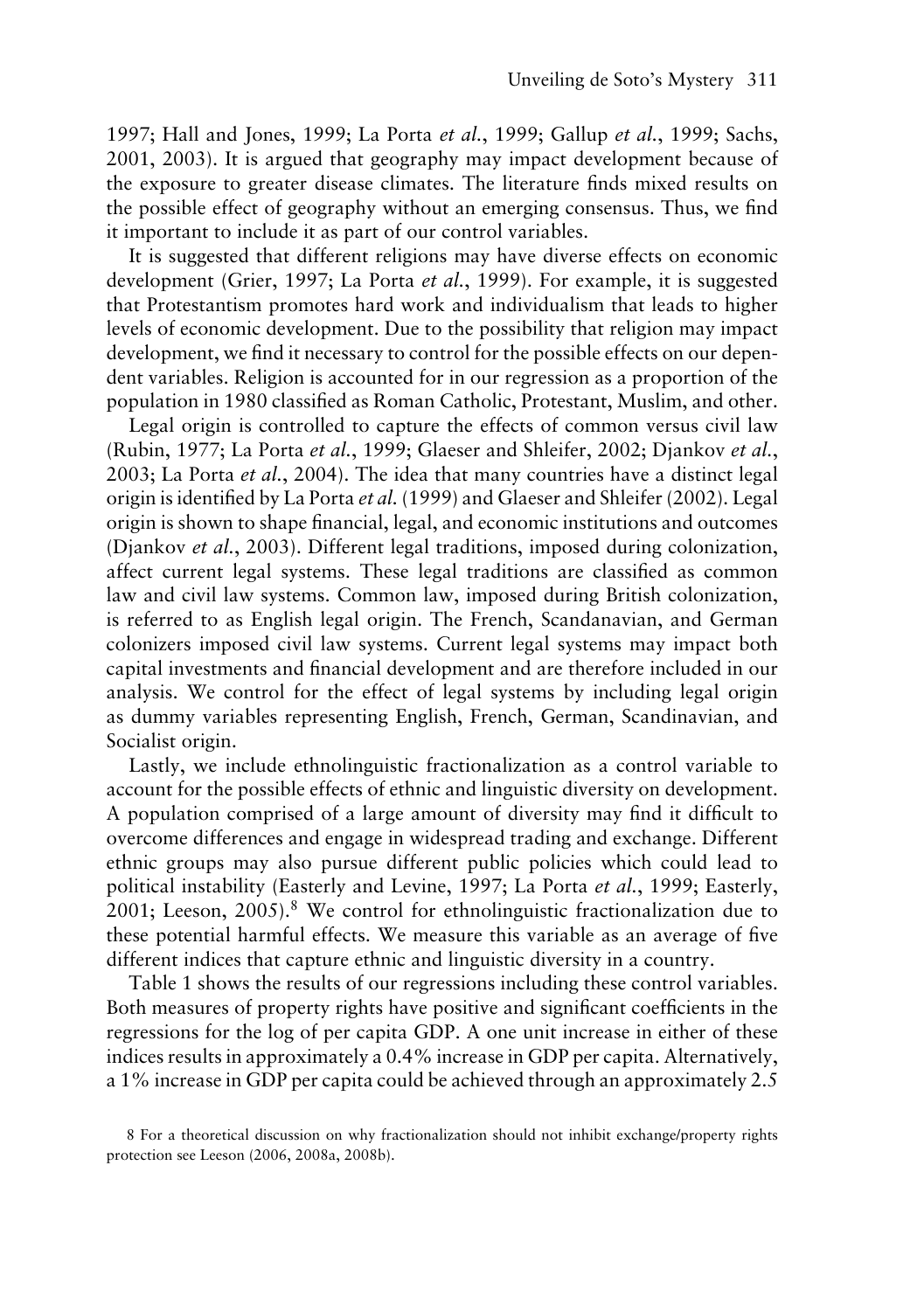|                                                  | Dependent var: log GDP<br>per capita |             | Dependent var: domestic<br>credit |               | Dependent var: gross<br>capital formation |             | Dependent var: gross<br>fixed capital formation |             |
|--------------------------------------------------|--------------------------------------|-------------|-----------------------------------|---------------|-------------------------------------------|-------------|-------------------------------------------------|-------------|
|                                                  | (1)                                  | (2)         | (1)                               | (2)           | (1)                                       | (2)         | (1)                                             | (2)         |
| Avg. protection against<br>risk of expropriation | $0.400***$<br>(0.043)                | $\equiv$    | $4.233*$<br>(2.190)               | $\rightarrow$ | $1.159**$<br>(0.541)                      | $\equiv$    | $1.170**$<br>(0.520)                            |             |
| Heritage Private                                 |                                      | $0.436***$  |                                   | $7.315**$     |                                           | $2.743***$  |                                                 | $2.857***$  |
| Property Index                                   |                                      | (0.078)     |                                   | (2.964)       |                                           | (0.713)     |                                                 | (0.689)     |
| Gov. consumption                                 | 0.000                                | 0.012       | 1.058**                           | $0.978**$     | 0.011                                     | 0.014       | $-0.027$                                        | 0.000       |
|                                                  | (0.100)                              | (0.011)     | (0.474)                           | (0.431)       | (0.116)                                   | (0.104)     | (0.111)                                         | (0.100)     |
| Log inflation                                    | $-0.023$                             | $-0.024$    | $-2.998$                          | $-2.077$      | $-0.467$                                  | $-0.673$    | $-0.323$                                        | $-0.587$    |
|                                                  | (0.045)                              | (0.055)     | (2.326)                           | (2.168)       | (0.572)                                   | (0.522)     | (0.550)                                         | (0.505)     |
| Ethnofractionalization                           | $-1.002***$                          | $-1.058***$ | $-13.297$                         | $-14.187$     | $-6.838**$                                | $-5.333**$  | $-5.913**$                                      | $-4.312$    |
|                                                  | (0.213)                              | (0.259)     | (10.966)                          | (10.142)      | (2.668)                                   | (2.420)     | (2.565)                                         | (4.271)     |
| Latitude                                         | $1.005**$                            | $2.240***$  | 79.664***                         | 71.904***     | $-11.399**$                               | $-10.960**$ | $-9.244*$                                       | $-10.150**$ |
|                                                  | (0.439)                              | (0.516)     | (23.092)                          | (20.752)      | (5.547)                                   | (4.814)     | (5.333)                                         | (4.655)     |
| English                                          | $0.962**$                            | 0.308       | $60.358***$                       | 34.363**      | 3.446                                     | $-5.269$    | 1.164                                           | $-7.327**$  |
|                                                  | (0.292)                              | (0.360)     | (14.601)                          | (10.167)      | (3.692)                                   | (3.358)     | (3.545)                                         | (3.248)     |
| French                                           | $0.907**$                            | 0.463       | 53.245**                          | 31.059**      | 2.734                                     | $-5.121$    | 1.472                                           | $-6.178*$   |
|                                                  | (0.304)                              | (0.366)     | (15.600)                          | (14.322)      | (3.856)                                   | (3.451)     | (3.702)                                         | (3.337)     |
| German                                           | $0.890**$                            | 0.378       | 168.191***                        | 148.553***    | 7.095                                     | $-2.012$    | 5.516                                           | $-3.316$    |
|                                                  | (0.349)                              | (0.456)     | (18.617)                          | (18.736)      | (4.421)                                   | (4.280)     | (4.244)                                         | (4.140)     |
| Scandanavian                                     | $1.107**$                            | 0.191       | $60.200**$                        | 49.383**      | 3.153                                     | $-0.608$    | 0.547                                           | $-3.183$    |
|                                                  | (0.458)                              | (0.584)     | (23.508)                          | (22.985)      | (5.778)                                   | (5.454)     | (5.547)                                         | (5.276)     |
| Catholic                                         | 0.002                                | 0.001       | 0.095                             | 0.028         | $-0.017$                                  | $-0.027$    | $-0.035$                                        | $-0.042*$   |
|                                                  | (0.002)                              | (0.003)     | (0.112)                           | (0.108)       | (0.027)                                   | (0.025)     | (0.026)                                         | (0.024)     |
| Protestant                                       | $-0.004$                             | $-0.002$    | $-0.408*$                         | $-0.523**$    | $-0.028$                                  | $-0.097**$  | $-0.030$                                        | $-0.093**$  |
|                                                  | (0.004)                              | (0.005)     | (0.211)                           | (0.205)       | (0.050)                                   | (0.047)     | (0.048)                                         | (0.046)     |
| Muslim                                           | $-0.005$                             | $-0.010**$  | $-0.181$                          | $-0.233**$    | 0.006                                     | $-0.013$    | $-0.009$                                        | $-0.023$    |
|                                                  | (0.002)                              | (0.003)     | (0.120)                           | (0.115)       | (0.030)                                   | (0.028)     | (0.029)                                         | (0.027)     |
| Constant                                         | $4.489***$                           | $6.118***$  | $-45.571*$                        | $-35.466*$    | 14.528**                                  | 14.950***   | 15.418**                                        | 13.461***   |
|                                                  | (0.546)                              | (0.635)     | (24.225)                          | (20.739)      | (6.853)                                   | (4.782)     | (6.589)                                         | (4.624)     |
| # of observations                                | 93                                   | 101         | 89                                | 97            | 95                                        | 103         | 95                                              | 103         |
| Adj. R-squared                                   | 0.81                                 | 0.730       | 0.44                              | 0.40          | 0.17                                      | 0.11        | 0.20                                            | 0.12        |

Table 1. OLS cross-sectional regressions with controls: World sample

*Notes:* Standard errors are in parentheses. Significance level: ∗∗∗ at 1%, ∗∗ at 5%, <sup>∗</sup> at 10%. Catholic, Protestant, and Muslim captures Religion and English, French, German, and Scandanavian captures Legal Origin Control Variables. Columns (1) are regressions using average protection against risk of expropriation. Columns (2) are regressions using Heritage Index of Private Property.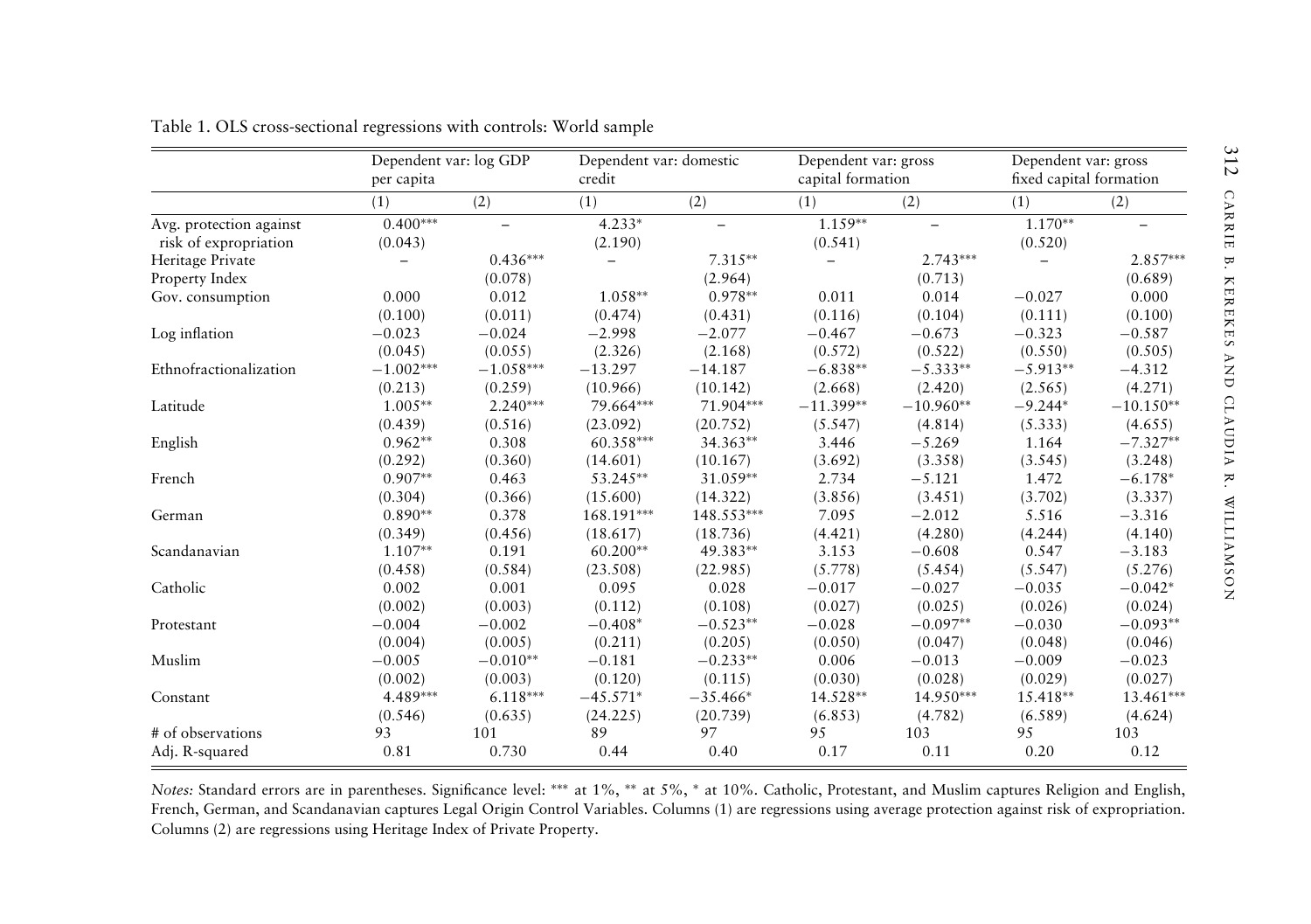unit increase in property rights security as measured by the index. For reference, a 2.5 unit difference is approximately the difference between the United States and Mexico. While the relationship is positive and statistically significant, the economic magnitude of the result is somewhat less than we would have expected. The results for our three measures of capital formation and collateral, however, are much larger. A one unit change in the index is estimated to produce a sizable increase in domestic credit (our measure of collateral) of between 4 to 7 percentage points (as a share of GDP). The impact of the 2.5 difference between the United States and Mexico would thus be much larger for domestic credit, roughly increasing it by 10 to 17.5 percentage points (as a share of GDP).

The results for gross capital formation and gross fixed capital formation are also positive and significant, and again larger than the GDP estimates (although lower than the estimates for domestic credit). The 2.5 unit difference between the United States and Mexico would be associated with an increase in capital formation as a share of GDP of between 2.9 and 5 percentage points (found again as 2.5 times the coefficient estimates). Thus, more secure property rights result in a higher level of capital formation in an economy.

The coefficients for gross fixed capital formation and gross capital formation, while similar, are consistently different in the manner predicted by de Soto's hypothesis. Because gross capital formation includes both short-term (inventory) and long-term capital formation, while gross fixed capital formation excludes inventories, de Soto's hypothesis would suggest that property rights security should have a larger impact on gross fixed capital formation (as it shifts capital formation away from inventories and other short-run assets). Across the board, the coefficient estimates for gross fixed capital are indeed larger than the estimates for total gross capital formation.

Thus, the results in Table 1 uniformly support de Soto's conjectures that the presence of secure and well-defined property rights increase capital formation and the extension of domestic credit through the collateral effect. There is also evidence that weaker property rights cause a substitution into more mobile, short-term capital such as inventories.

#### **5. Robustness checks**

In this section we examine whether our results are robust to possible problems of reverse causality and endogeneity. It is possible that economic development due to access to credit and long-term capital formation subsequently results in institutional improvements in the security of property rights, rather than vice versa. To explore this, we adopt the approach of Acemoglu *et al.* (2001) where we use a historical variable of settler mortality to instrument for our measures of property rights. In doing so, we isolate the effect of property rights on the channels of development.

Acemoglu *et al.* (2001) identify settler mortality faced by colonizers as an appropriate instrumental variable for property rights institutions. Their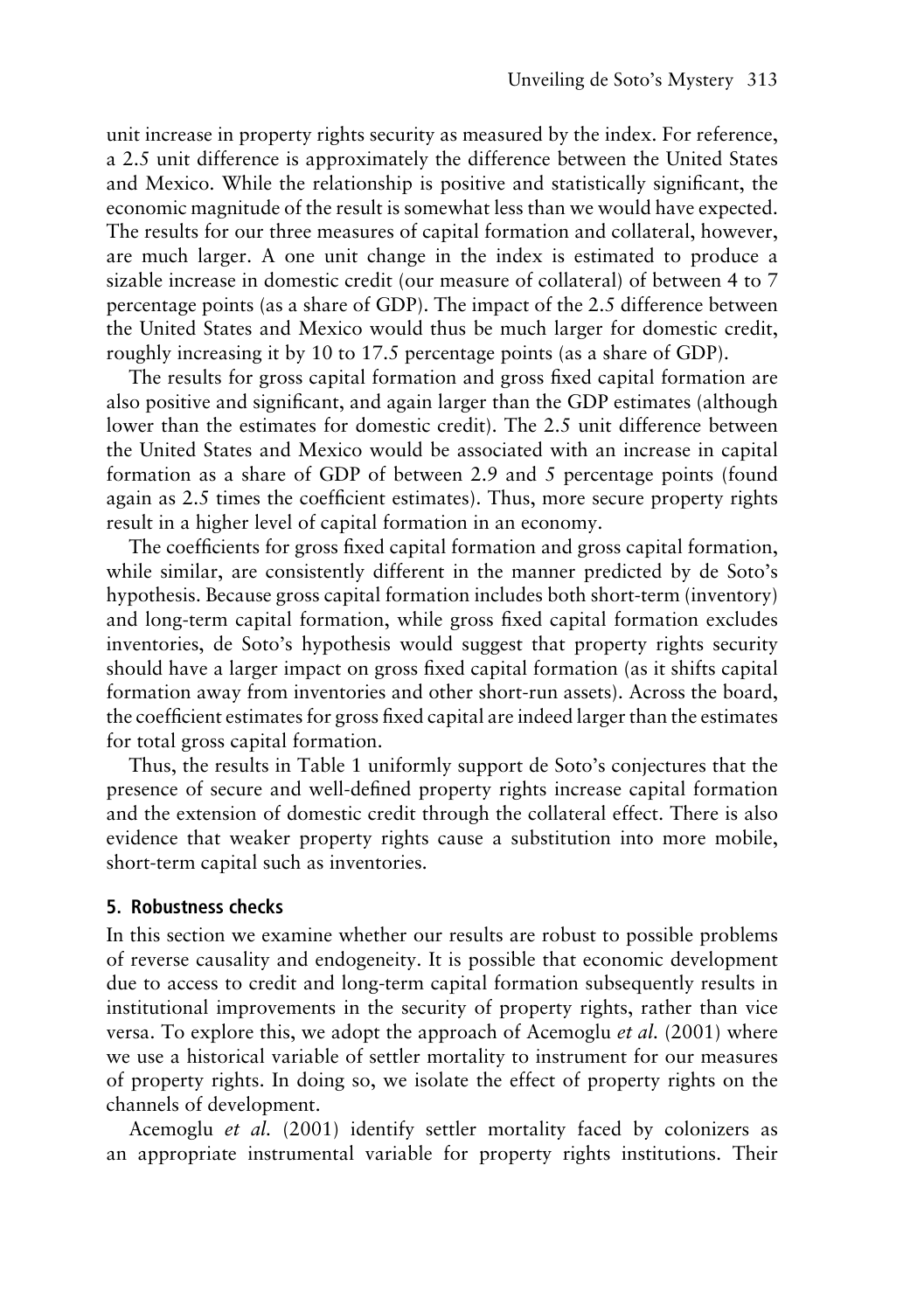argument is that disease affected the settlement patterns of colonizers between 1500 and 1900. Colonizers were more likely to settle in areas with low expected mortality rates and hence establish 'good' institutions that included secure property rights. Areas with higher expected mortality rates were not conducive to settlement, resulting in extractive institutions or worse property rights. Following the logic of institutional path dependence, these past institutions reflect current institutions, which in turn influence current economic performance.<sup>9</sup> To summarize, the higher mortality rates faced by colonizers in 1500 represent insecure property rights institutions in countries today and vice versa.

This approach circumvents the problem of reverse causation because settler mortality determines current property rights institutions, but not current capital formation or domestic credit. Also, current capital formation and domestic credit cannot determine settler mortality in 1500, making it a valid instrument. In other words, settler mortality is driving the security of property rights, but it is not directly impacting our dependent variables. By implementing settler mortality as our instrument we can determine the causal relationship between property rights and channels of development.

We follow this approach for our IV estimation model specification

$$
X_i = \beta M_i + \upsilon_i \tag{1}
$$

$$
Y_i = Z_i' \delta + \mu v_i + \varepsilon_i \tag{2}
$$

where equation (1) is our first stage regression and  $X_i$  is our measure of property rights and *Mi* represents our instrument, the log of settler mortality. Equation (2) is the second stage regression where  $v_i$  is our instrumented measure of property rights and *Z* represents our control variables. In our IV estimation model, we use a sample of countries restricted to the ex-colonies due to the nature of our instrument. To ensure that differences between our original OLS results and the results from our IV estimation are not simply the result of using a different subsample, we also re-estimate our original OLS models on this subsample of countries for comparison with the IV results. This would also ensure that the IV results could be generalized back to our full sample of countries. The results from the re-estimation of our original OLS models using this subsample of countries is presented in Table 2.10

Almost universally, the results for this subsample confirm our earlier estimates, and in some cases the results are actually stronger. The only notable change is for domestic credit, but only in the specification that uses the Heritage Index of Private Property, where the coefficient rises from 7.3 to 18.4. This would suggest that our subsample is fairly representative of the entire set of countries included in our previous regressions. The results from our 2SLS estimations are presented in Table 3.

9 See North (2005) for a discussion of institutional path dependence.

<sup>10</sup> As a note, Appendix 3, which shows the univariate OLS results for our models excluding the control variables, also shows results for those models estimated on the subsample of colonies and using the IV estimator.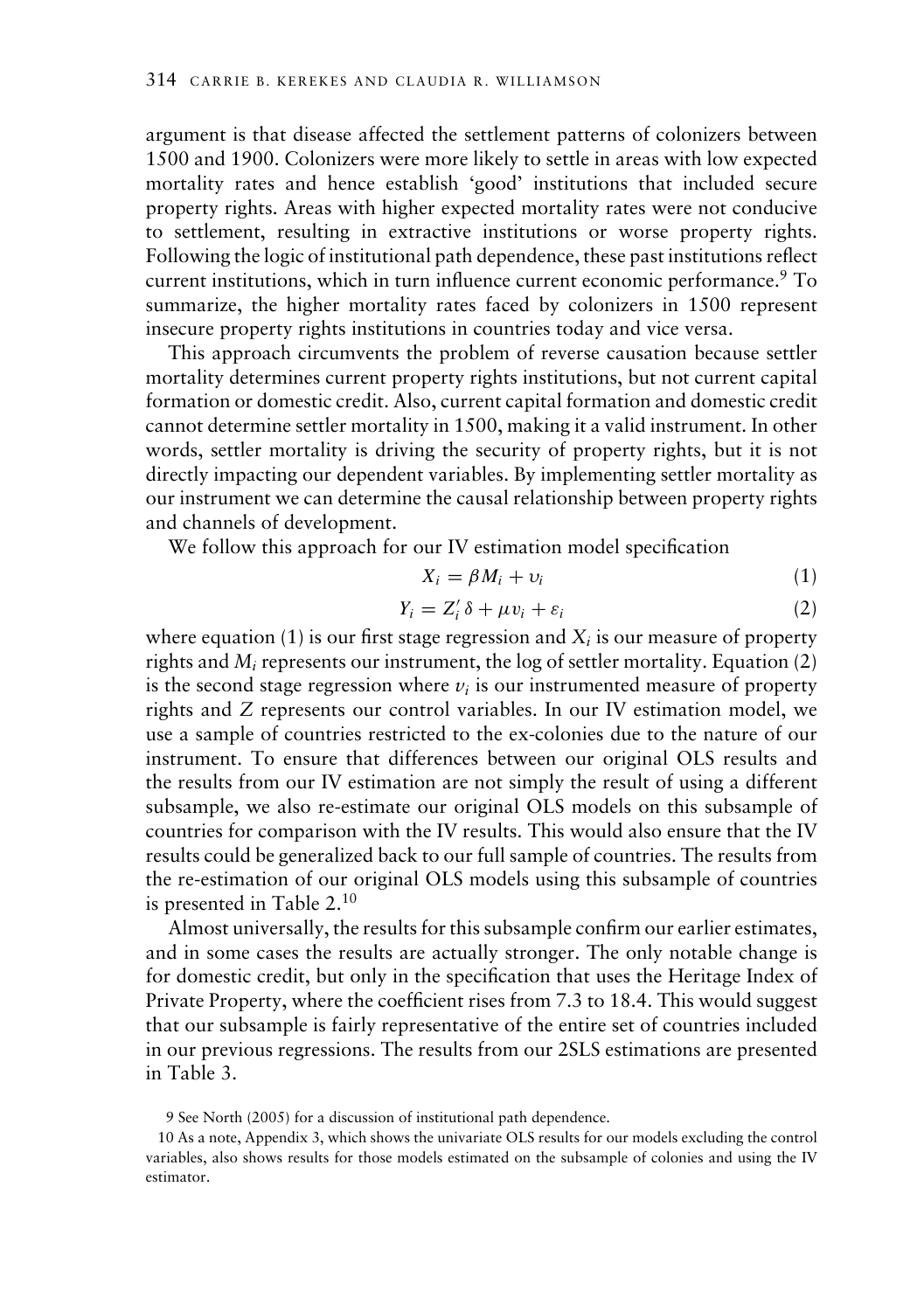|                                                  | Dependent var: log GDP<br>per capita |                          | credit             | Dependent var: domestic |                      | Dependent var: gross<br>capital formation |                      | Dependent var: gross<br>fixed capital formation |  |
|--------------------------------------------------|--------------------------------------|--------------------------|--------------------|-------------------------|----------------------|-------------------------------------------|----------------------|-------------------------------------------------|--|
|                                                  | (1)                                  | (2)                      | (1)                | (2)                     | (1)                  | (2)                                       | (1)                  | (2)                                             |  |
| Avg. protection against<br>risk of expropriation | $0.452***$<br>(0.059)                | $\overline{\phantom{a}}$ | 5.384**<br>(2.048) |                         | $1.424**$<br>(0.705) | $-$                                       | $1.627**$<br>(0.666) |                                                 |  |
| Heritage Private                                 |                                      | $0.514***$               |                    | 18.429***               |                      | 1.597                                     |                      | $2.011*$                                        |  |
| Property Index                                   |                                      | (0.113)                  |                    | (6.357)                 |                      | (0.997)                                   |                      | (1.002)                                         |  |
| Gov. consumption                                 | $-0.017$                             | 0.005                    | $1.782***$         | 0.655                   | $-0.048$             | 0.181                                     | $-0.077$             | 0.151                                           |  |
|                                                  | (0.018)                              | (0.018)                  | (0.641)            | (1.265)                 | (0.221)              | (0.197)                                   | (0.208)              | (0.180)                                         |  |
| Log inflation                                    | $-0.065$                             | $-0.108*$                | $-2.342$           | $-7.034$                | $-0.944$             | $-1.186**$                                | $-0.788$             | $-1.089*$                                       |  |
|                                                  | (0.058)                              | (0.059)                  | (2.030)            | (4.452)                 | (0.699)              | (0.632)                                   | (0.661)              | (0.603)                                         |  |
| Ethnofractionalization                           | $-1.041*$                            | $-0.910**$               | $-23.019**$        | $-18.896$               | $-7.685**$           | $-6.728***$                               | $-6.662**$           | $-5.467*$                                       |  |
|                                                  | (0.289)                              | (0.438)                  | (10.040)           | (22.726)                | (3.456)              | (3.106)                                   | (3.266)              | (3.027)                                         |  |
| Latitude                                         | 1.022                                | $1.615**$                | 54.231**           | 61.017                  | $-12.314$            | $-10.930*$                                | $-11.489$            | $-10.557$                                       |  |
|                                                  | (0.636)                              | (0.763)                  | (22.101)           | (57.316)                | (7.608)              | (6.327)                                   | (7.190)              | (6.591)                                         |  |
| English                                          | 0.800                                | 0.009                    | 5.967              | 0.823                   | 2.650                | 0.578                                     | 1.116                | $-1.087$                                        |  |
|                                                  | (0.593)                              | (0.289)                  | (7.391)            | (9.193)                 | (6.984)              | (2.701)                                   | (6.643)              | (2.624)                                         |  |
| French                                           | 0.461                                |                          |                    |                         | 0.294                |                                           | $-0.130$             |                                                 |  |
|                                                  | (0.566)                              |                          |                    |                         | (6.670)              |                                           | (6.344)              |                                                 |  |
| German                                           |                                      |                          |                    |                         |                      |                                           |                      |                                                 |  |
| Scandanavian                                     |                                      |                          |                    |                         |                      |                                           |                      |                                                 |  |
| Catholic                                         | $0.009**$                            | 0.002                    | 0.005              | $-0.046$                | 0.017                | 0.005                                     | $-0.001$             | $-0.035$                                        |  |
|                                                  | (0.004)                              | (0.005)                  | (0.138)            | (0.160)                 | (0.045)              | (0.138)                                   | (0.043)              | (0.046)                                         |  |
| Protestant                                       | $-0.003$                             | 0.001                    | $-0.335$           | $-0.409$                | $-0.057$             | $-0.335$                                  | $-0.038$             | $-0.070$                                        |  |
|                                                  | (0.008)                              | (0.011)                  | (0.298)            | (0.340)                 | (0.097)              | (0.298)                                   | (0.092)              | (0.097)                                         |  |
| Muslim                                           | 0.001                                | $-0.008$                 | $-0.137$           | $-0.275$                | 0.028                | $-0.137$                                  | 0.014                | $-0.037$                                        |  |
|                                                  | (0.004)                              | (0.006)                  | (0.154)            | (0.177)                 | (0.050)              | (0.154)                                   | (0.047)              | (0.051)                                         |  |
| Constant                                         | $4.860***$                           | $6.608***$               | $-21.982$          | $-17.496$               | 18.027*              | 13.741                                    | 16.799*              | 12.569                                          |  |
|                                                  | (0.824)                              | (1.092)                  | (18.494)           | (82.585)                | (9.868)              | (8.576)                                   | (9.326)              | (8.585)                                         |  |
| # of observations                                | 56                                   | 54                       | 55                 | 53                      | 56                   | 54                                        | 56                   | 54                                              |  |
| Adj. R-squared                                   | 0.79                                 | 0.64                     | 0.38               | 0.34                    | 0.18                 | 0.11                                      | 0.19                 | 0.12                                            |  |

Table 2. OLS Cross-sectional regressions with controls: ex-colonies sample

*Notes:* Standard errors are in parentheses. Significance level: ∗∗∗ at 1%, ∗∗ at 5%, <sup>∗</sup> at 10%. Catholic, Protestant, and Muslim captures Religion and English, French, German, and Scandanavian captures Legal Origin Control Variables. Columns (1) are regressions using average protection against risk of expropriation. Columns (2) are regressions using Heritage Index of Private Property.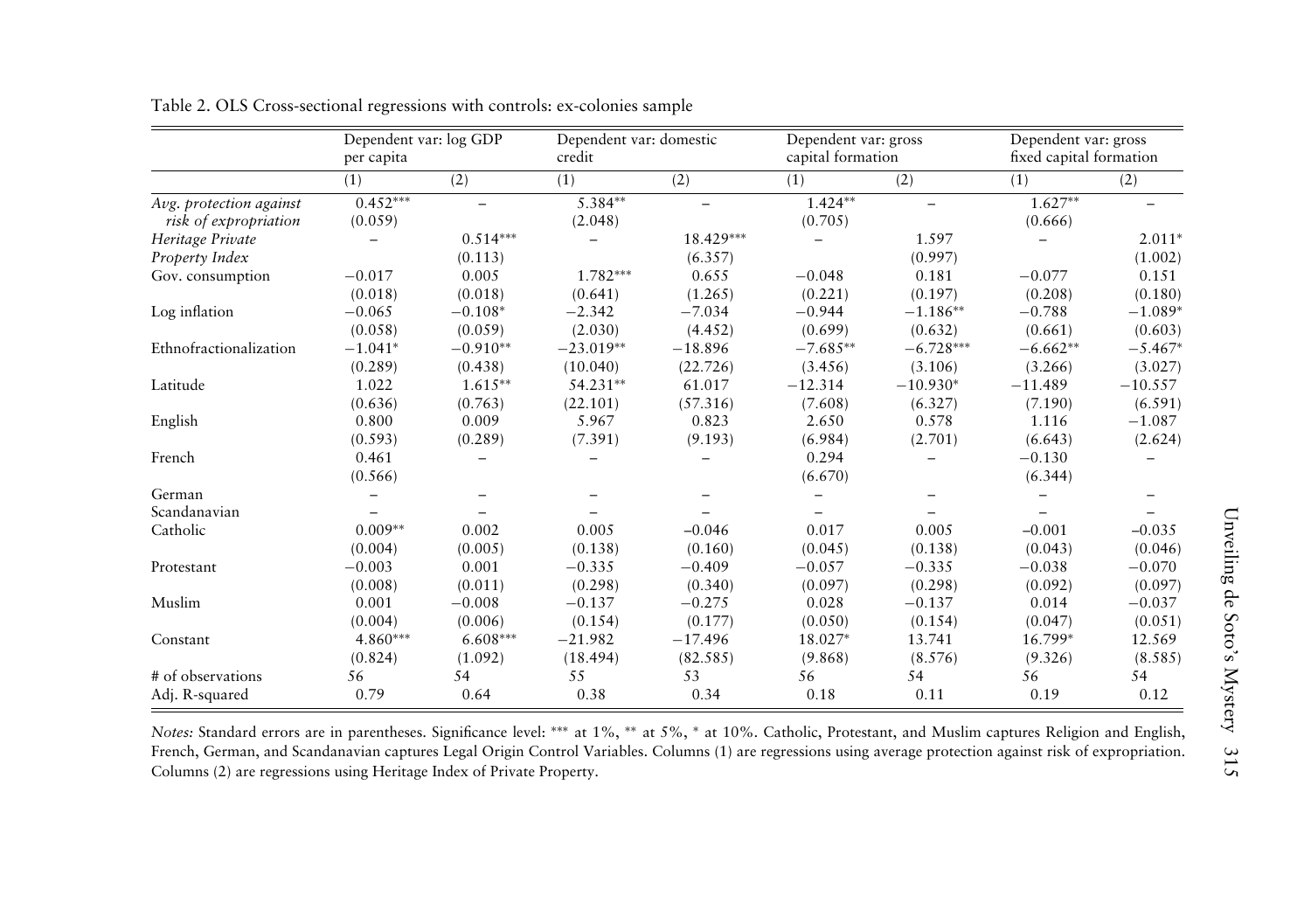|                                                  | Dependent var: log GDP<br>per capita |            | credit                 | Dependent var: domestic |                      | Dependent var: gross capital<br>formation |                       | Dependent var: gross fixed<br>capital formation |  |
|--------------------------------------------------|--------------------------------------|------------|------------------------|-------------------------|----------------------|-------------------------------------------|-----------------------|-------------------------------------------------|--|
|                                                  | (1)                                  | (2)        | (1)                    | (2)                     | (1)                  | (2)                                       | (1)                   | (2)                                             |  |
| Avg. protection against<br>risk of expropriation | $0.450***$<br>(0.056)                | ÷.         | $13.408***$<br>(4.273) |                         | $1.427**$<br>(0.622) | $\equiv$                                  | $1.689***$<br>(0.594) |                                                 |  |
| Heritage Private                                 |                                      | $0.514***$ |                        | 18.429**                |                      | 1.597                                     |                       | $2.011**$                                       |  |
| Property Index                                   |                                      | (0.119)    |                        | (7.166)                 |                      | (1.021)                                   |                       | (0.984)                                         |  |
| Gov. consumption                                 | $-0.020$                             | 0.005      | $-0.187$               | 0.655                   | 0.024                | 0.181                                     | $-0.019$              | 0.151                                           |  |
|                                                  | (0.017)                              | (0.023)    | (1.337)                | (1.414)                 | (0.195)              | (0.201)                                   | (0.189)               | (0.194)                                         |  |
| Log inflation                                    | $-0.065$                             | $-0.108$   | $-5.693$               | $-7.034$                | $-1.046*$            | $-1.186**$                                | $-0.920$              | $-1.089*$                                       |  |
|                                                  | (0.055)                              | (0.073)    | (4.236)                | (4.430)                 | (0.617)              | (0.631)                                   | (0.589)               | (0.608)                                         |  |
| Ethnofractionalization                           | $-0.992***$                          | $-0.910**$ | $-26.275$              | $-18.896$               | $-8.328***$          | $-6.728***$                               | $-7.167**$            | $-5.467*$                                       |  |
|                                                  | (0.273)                              | (0.384)    | (20.944)               | (23.155)                | (3.049)              | (3.299)                                   | (2.912)               | (3.179)                                         |  |
| Latitude                                         | 1.1456*                              | $1.615**$  | 52.639                 | 61.017                  | $-13.175*$           | $-10.930$                                 | $-12.797*$            | $-10.557$                                       |  |
|                                                  | (0.600)                              | (0.803)    | (46.104)               | (48.419)                | (6.712)              | (6.899)                                   | (6.410)               | (6.647)                                         |  |
| English                                          |                                      | 0.537      | 17.615                 | 8.744                   |                      | 1.791                                     |                       | 0.273                                           |  |
|                                                  |                                      | (0.743)    | (14.668)               | (17.193)                |                      | (6.384)                                   |                       | (6.162)                                         |  |
| French                                           | $-0.308$                             | 0.341      |                        |                         | $-2.410$             | 0.869                                     | $-1.425$              | 0.482                                           |  |
|                                                  | (0.192)                              | (0.712)    |                        |                         | (2.134)              | (6.117)                                   | (2.040)               | (5.904)                                         |  |
| German                                           | $-0.781$                             |            |                        |                         | $-3.258$             |                                           | $-1.858$              |                                                 |  |
|                                                  | (0.560)                              |            |                        |                         | (6.218)              |                                           | (5.940)               |                                                 |  |
| Scandanavian                                     |                                      |            |                        |                         |                      |                                           |                       |                                                 |  |
| Catholic                                         | $0.008**$                            | 0.006      | $-0.119$               | $-0.218$                | 0.020                | $-0.007$                                  | 0.003                 | $-0.024$                                        |  |
|                                                  | (0.004)                              | (0.005)    | (0.274)                | (0.299)                 | (0.040)              | (0.043)                                   | (0.038)               | (0.041)                                         |  |
| Protestant                                       | 0.001                                | $-0.002$   | $-0.199$               | $-0.316$                | $-0.062$             | $-0.102$                                  | $-0.047$              | $-0.087$                                        |  |
|                                                  | (0.008)                              | (0.011)    | (0.592)                | (0.636)                 | (0.086)              | (0.091)                                   | (0.082)               | (0.087)                                         |  |
| Muslim                                           | 0.00002                              | $-0.005$   | $-0.285$               | $-0.502$                | 0.027                | $-0.016$                                  | 0.015                 | $-0.031$                                        |  |
|                                                  | (0.004)                              | (0.006)    | (0.305)                | (0.332)                 | (0.044)              | (0.047)                                   | (0.042)               | (0.046)                                         |  |
| Constant                                         | $5.642***$                           | $6.608***$ | $-20.881$              | $-17.496$               | $20.251***$          | 13.741                                    | 17.686***             | 12.569                                          |  |
|                                                  | (0.521)                              | (1.078)    | (38.580)               | (64.224)                | (5.832)              | (9.268)                                   | (5.569)               | (8.930)                                         |  |
| # of observations                                | 56                                   | 54         | 55                     | 53                      | 56                   | 54                                        | 56                    | 54                                              |  |
| Adj. R-squared                                   | 0.79                                 | 0.64       | 0.38                   | 0.34                    | 0.18                 | 0.11                                      | 0.19                  | 0.12                                            |  |

Table 3. 2SLS Cross-sectional regressions: IV estimation

*Notes:* Standard errors are in parentheses. Significance level: ∗∗∗ at 1%, ∗∗ at 5%, <sup>∗</sup> at 10%. Catholic, Protestant, and Muslim captures Religion and English, French, German, and Scandanavian captures Legal Origin Control Variables. Columns (1) are regressions using average protection against risk of expropriation. Columns (2) are regressions using Heritage Index of Private Property.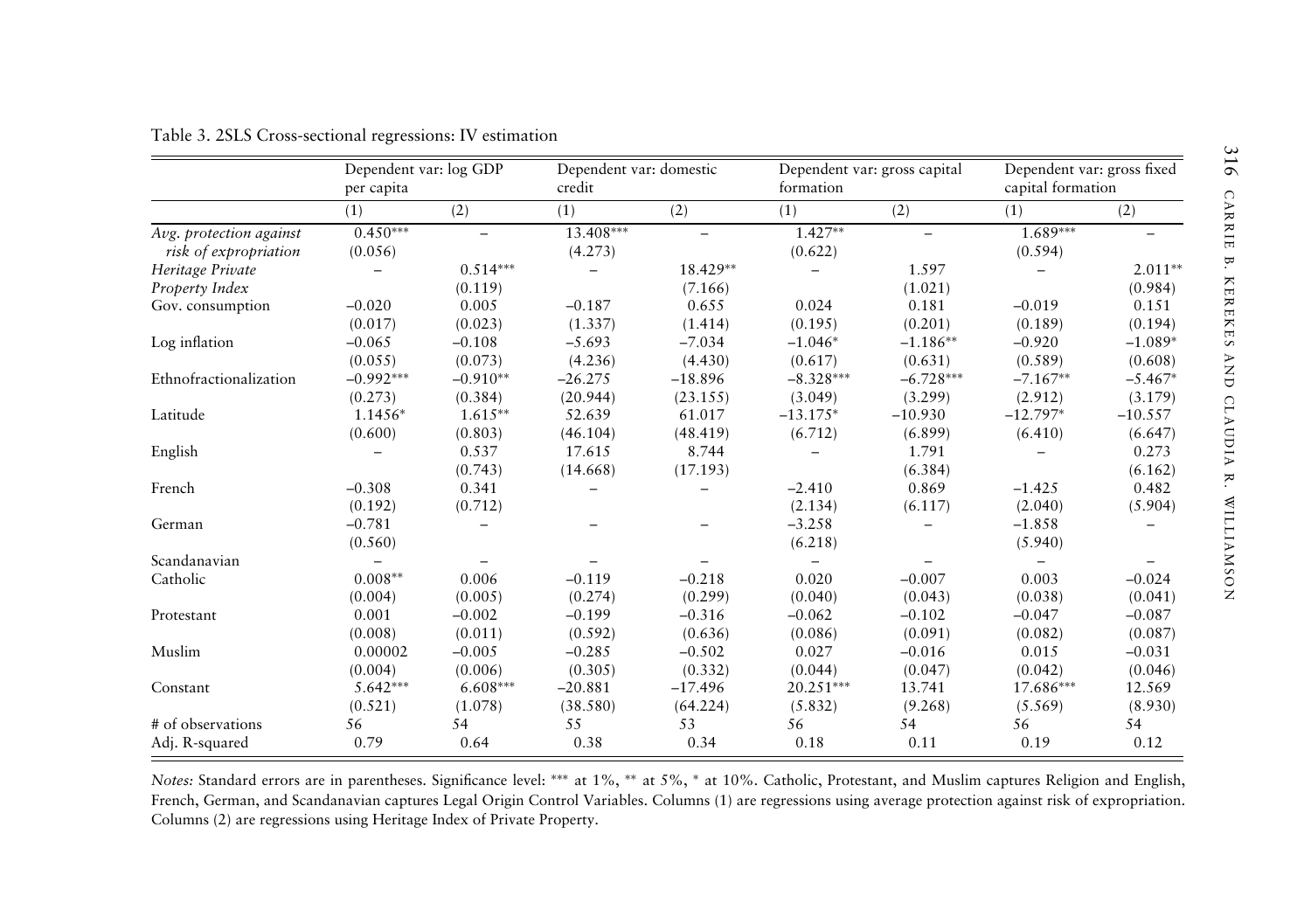The results from our IV estimations suggest that our original results did not suffer from significant problems of reverse causality or endogeneity. The coefficient estimates in Table 3 are virtually identical to those in Table 2, and to those in Table 1. The only notable change is again for domestic credit, but this time for the other property rights measure, risk of expropriation. Rather than the coefficient shrinking, as it would if endogeneity were present, this coefficient actually increases. Thus, taken as a whole, the results presented in this section suggest that our results presented in Table 1 are robust and accurate.<sup>11</sup>

#### **6. Conclusion**

In *The Other Path* and *The Mystery of Capital*, Hernando de Soto discusses the implications of property rights institutions for economic development, identifying the channels through which property rights operate. His hypothesis is that secure property rights increase long-term capital accumulation and access to credit, leading to economic growth. Secure property rights provide incentives to invest in capital. When property rights are secure, assets can be used as collateral and to obtain credit for loans, thereby attracting additional capital. Property rights also affect the quantity and nature of capital investment. Secure property rights lead individuals to invest in long-term fixed capital rather than accumulate short-term mobile assets, such as inventories.

This paper empirically investigates this hypothesis that institutions of secure and well-defined property rights create incentives that encourage economic growth and development. Using different measures of property rights, we find positive and significant effects of property rights institutions on wealth, collateral, and capital formation. We also find evidence supporting our expectation that secure property rights have a greater effect on long-term fixed capital. These results are robust to different model specifications, including IV estimation. Our analysis identifies specific avenues property rights take to promote development and these avenues of operation suggest answers to the question of exactly how property rights impact economic performance.

#### **References**

- Acemoglu, Daron, and Simon Johnson (2005), 'Unbundling Institutions', *Journal of Political Economy*, **113**(5): 949–995.
- Acemoglu, Daron, Simon Johnson, and James A. Robinson (2001), 'The Colonial Origins of Comparative Development: An Empirical Investigation', *The American Economic Review*, **91**(5): 1369–1401.
- Acemoglu, Daron, Simon Johnson, and James A. Robinson (2002), 'Reversal of Fortune: Geography and Institutions in the Making of the Modern World Income Distribution', *The Quarterly Journal of Economics*, **117**(4): 1231–1294.

11 Any significant effect of both religion and legal origin in the original estimation disappears once we control for reverse causality. This result is consistent with Acemoglu *et al.* (2001, 2002).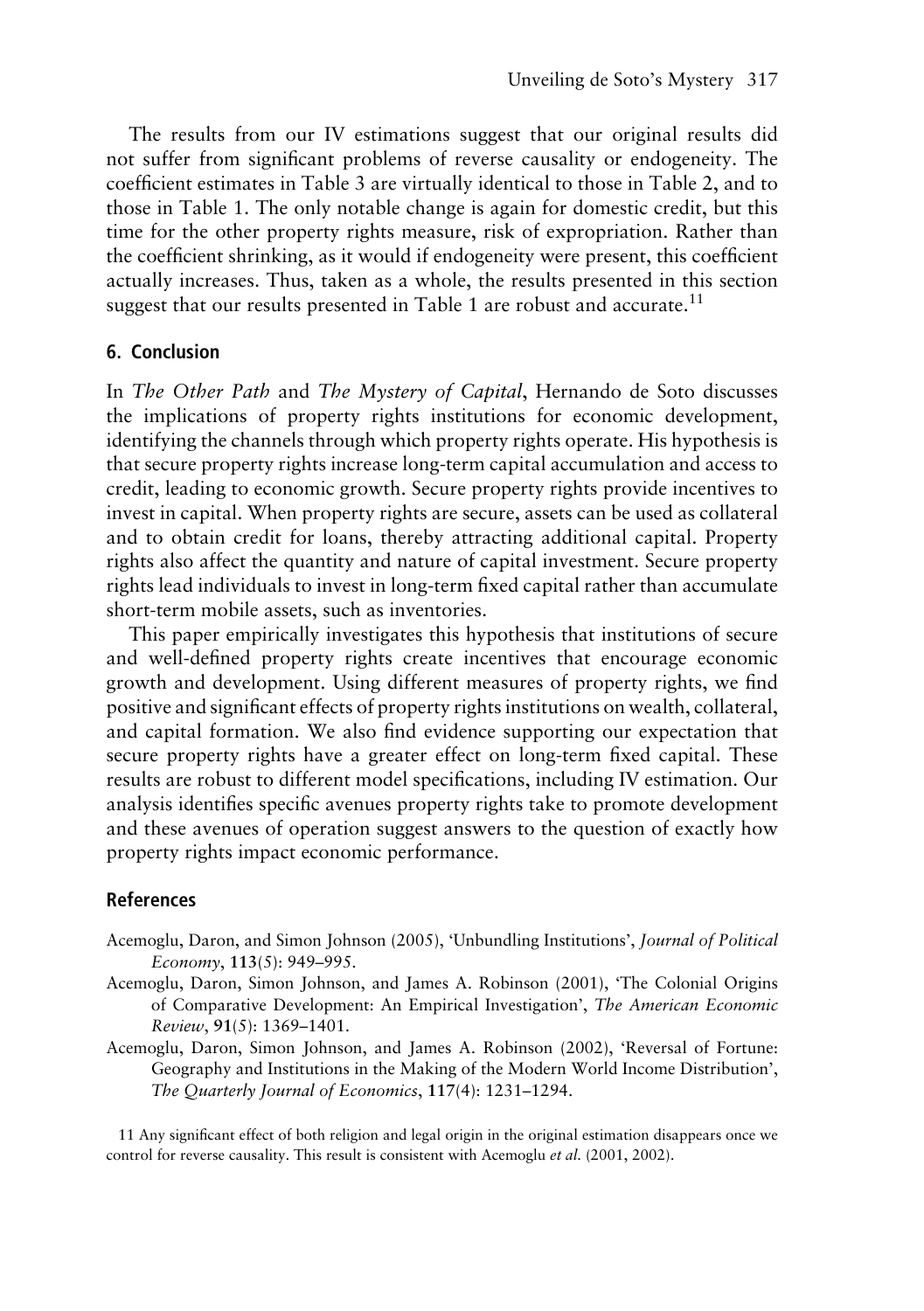- Bauer, Peter (2000), *From Subsistence to Exchange and Other Essays*, Princeton, NJ: Princeton University Press.
- Besley, Timothy (1995), 'Property Rights and Investment Incentives: Theory and Evidence from Ghana', *The Journal of Political Economy*, **103**(5): 903–937.
- Boettke, Peter J. (1994), 'The Political Infrastructure of Economic Development', *Human Systems Management*, **13**: 89–100.
- Boettke, Peter J. and Christopher Coyne (2003), 'Entrepreneurship and Development: Cause or Consequence?', *Advances in Austrian Economics*, **6**: 67–88.
- Demsetz, Harold (1967), 'Toward a Theory of Property Rights', *The American Economic Review*, **57**(2): 347–359.
- de Soto, Hernando (1989), *The Other Path*, New York, NY: Basic Books.
- de Soto, Hernando (2000), *The Mystery of Capital: Why Capitalism Triumphs in the West and Fails Everywhere Else*, New York, NY: Basic Books.
- Do, Quy Toan and Lakshmi Iyer (2003), 'Land Rights and Economic Development: Evidence from Vietnam', World Bank Policy Research Working Paper No. 3120.
- Djankov, Simeon, Rafael La Porta, Florencio Lopez-de-Silanes, and Andrei Shleifer (2003), 'Courts', *Quarterly Journal of Economics*, **118**(2): 453–517.
- Easterly, William (2001), 'Can Institutions Resolve Ethnic Conflict?', *Economic Development and Cultural Change*, **49**(4): 687–706.
- Easterly, William and David Levine (1997), 'Africa's Growth Tragedy: Policies and Ethnic Divisions', *Quarterly Journal of Economics*, **112**(4): 1202–1250.
- Engerman, Stanley L. and Kenneth L. Sokoloff (1997), 'Factor Endowments, Institutions, and Differential Paths of Growth among New World Economies: A View from Economic Historians of the United States', *How Latin America Fell Behind: Essays on the Economic Histories of Brazil and Mexico, 1800–1914*, edited by Stephen Harber. Stanford, CA: Stanford University Press.
- Field, Erica (2005), 'Property Rights and Investment in Urban Slums', *Journal of the European Economic Association*, **3**(2–3): 279–290.
- Field, Erica and Maximo Torero (2006), 'Do Property Titles Increase Credit Access Among the Urban Poor? Evidence from a Nationwide Titling Program', Working Paper, at http://www.economics.harvard.edu/faculty/field/files/fieldtorerocs.pdf
- Galiani, Sebastian and Ernesto Schargrodsky (2006), 'Property Rights for the Poor: Effects of Land Titling', Working Paper, at http://economics.uchicago.edu/pdf/ Galiani\_02276.pdf
- Gallup, John, Jeffrey Sachs, and Andrew Mellinger (1999), 'Geography and Economic Development', *International Region Science Review*, **22**(2): 179–232.
- Glaeser, Edward and Andrei Shleifer (2002), 'Legal Origins', *Quarterly Journal of Economics*, **118**(2): 453–517.
- Grier, Robin (1997), 'The Effect of Religion on Economic Development: A Cross-National Study of Sixty-Three Former Colonies', *Kyklos*, **50**(1): 47–62.
- Hall, Robert E. and Charles I. Jones (1999), 'Why do Some Countries Produce So Much More Output per Worker than Others?', *Quarterly Journal of Economics*, **114**: 83–116.
- Hayek, Friedrich A. (1960), *The Constitution of Liberty*, Chicago, IL: The University of Chicago Press.
- Johnson, Simon, John McMillan, and Christopher Woodruff (2002), 'Property Rights and Finance', *The American Economic Review*, **92**(5): 1335–1356.
- Knack, Stephen and Philip Keefer (1995), 'Institutions and Economic Performance: Cross Country tests Using Alternative Institutional Measures', *Economics and Politics*, **7**(3): 207–228.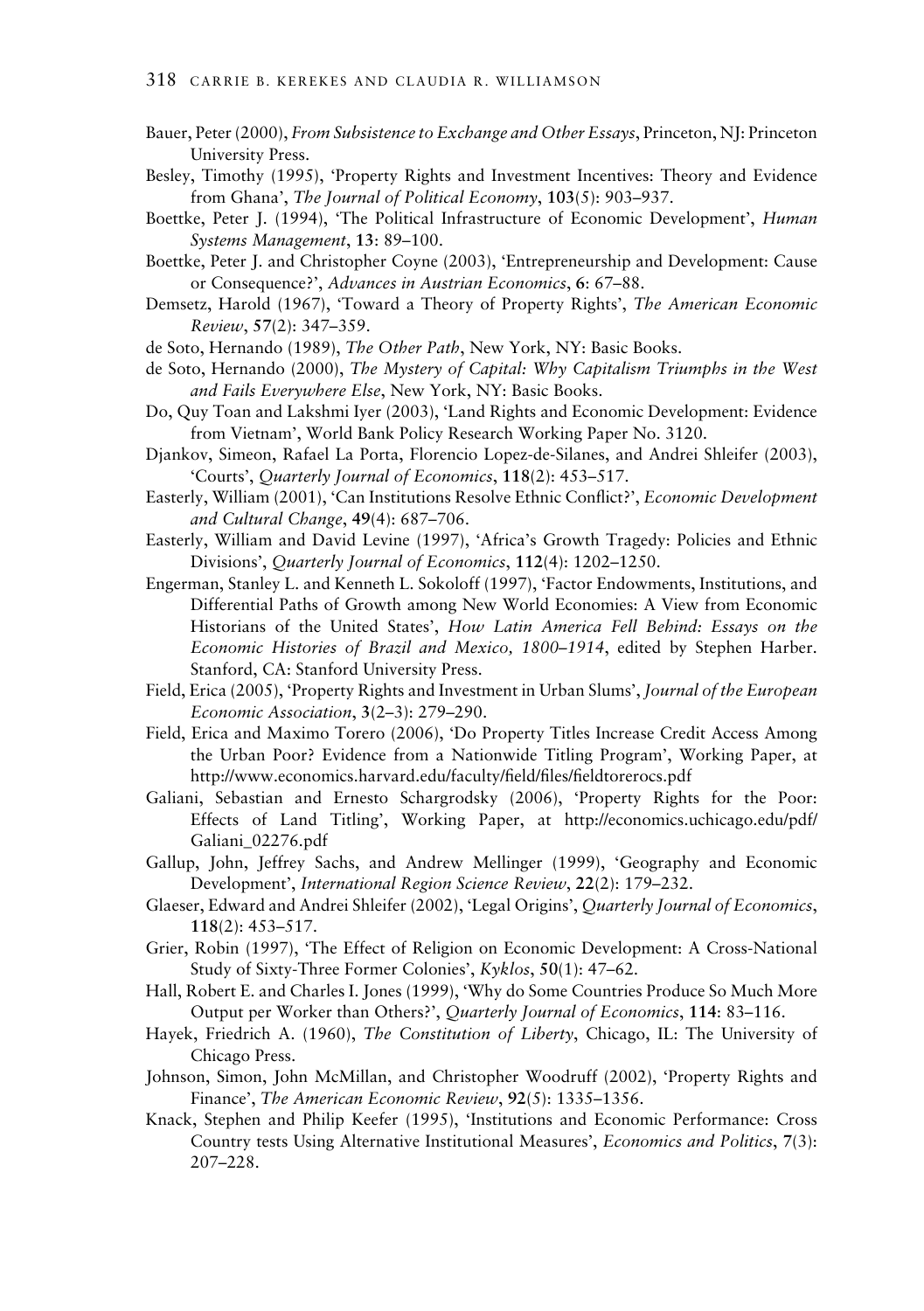- La Porta, Rafael, Florencio Lopez-de-Silanes, Andrei Shleifer, and Robert Vishny (1999), 'The Quality of Government', *Journal of Law, Economics and Organization*, **15**(1): 222–279.
- La Porta, Rafael, Florencio Lopez-de-Silanes, Cristian Pop-Eleches, and Andrei Shleifer (2004), 'Judicial Checks and Balances', *Journal of Political Economy*, **112**(2): 445–470.
- Leblang, David A. (1996), 'Property Rights, Democracy and Economic Growth', *Political Research Quarterly*, **49**(1): 5–26.
- Leeson, Peter (2005), 'Endogenizing Fractionalization', *Journal of Institutional Economics*, **1**(1): 75–98.
- Leeson, Peter T. (2006), 'Cooperation and Conflict: Evidence on Self-Enforcing Arrangements and Heterogeneous Groups', *American Journal of Economics and Sociology*, **64**(4): 891–907.
- Leeson, Peter T. (2008a), 'Social Distance and Self-Enforcing Exchange', *Journal of Legal Studies*, **37**(1): 161–188.
- Leeson, Peter T. (2008b), 'Coordination without Command: Stretching the Scope of Spontaneous Order', *Public Choice*, **135**(1–2): 67–78.
- Mauro, Paolo (1995), 'Corruption and Growth', *The Quarterly Journal of Economics*, **110**(3): 681–712.
- Montesquieu, Charles de Secondat (1989 [1748]), *The Spirit of the Laws*, New York, NY: Cambridge University Press.
- Murphy, Kevin, Andrei Shleifer, and Robert Vishny (1991), 'The Allocation of Talent: Implications for Growth', *Quarterly Journal of Economics*, **106**(2): 503–530.
- North, Douglass C. (1981), *Structure and Change in Economic History*, New York, NY: Norton.
- North, Douglass C. (1990), *Institutions, Institutional Change and Economic Performance*, New York, NY: Cambridge University Press.
- North, Douglass C. (2005), *Understanding the Process of Economic Change*, Princeton, NJ: Princeton University Press.
- North, Douglass C. and Robert Thomas (1973), *The Rise of the Western World: A New Economic History*, Cambridge: Cambridge University Press.
- North, Douglass C. and Barry R. Weingast (1989), 'Constitutions and Commitment: The Evolution of Institutional Governing Public Choice in Seventeenth-Century England', *The Journal of Economic History*, **49**(4): 803–832.
- Rodrik, Dani, Arvind Subramanian, and Francesco Trebbi (2004), 'Institutions Rule: The Primacy of Institutions Over Geography and Integration in Economic Development', *Journal of Economic Growth*, **9**: 131–165.
- Rosenberg, Nathan and L. E. Birdzell, Jr (1986), *How the West Grew Rich: The Economic Transformation of the Industrial World*, New York, NY: Basic Books.
- Rubin, Paul H. (1977), 'Why is the Common Law Efficient?' *Journal of Legal Studies*, **6**: 51–63.
- Sachs, Jeffrey (2001), 'Tropical Underdevelopment', NBER Working Paper No. 8119.
- Sachs, Jeffrey (2003), 'Institutions Don't Rule: Direct Effects of Geography on Per Capita Income', NBER Working Paper No. 9490.
- Scully, Gerald (1988), 'The Institutional Framework and Economic Development', *Journal of Political Economy*, **96**(3): 652–662.
- Smith, Adam (1991 [1776]), *The Wealth of Nations*. New York, NY: Alfred A. Knopf, Everyman's Library.
- World Bank (2005), *World Development Indicators* [CD-Rom], Washington, DC: World Bank.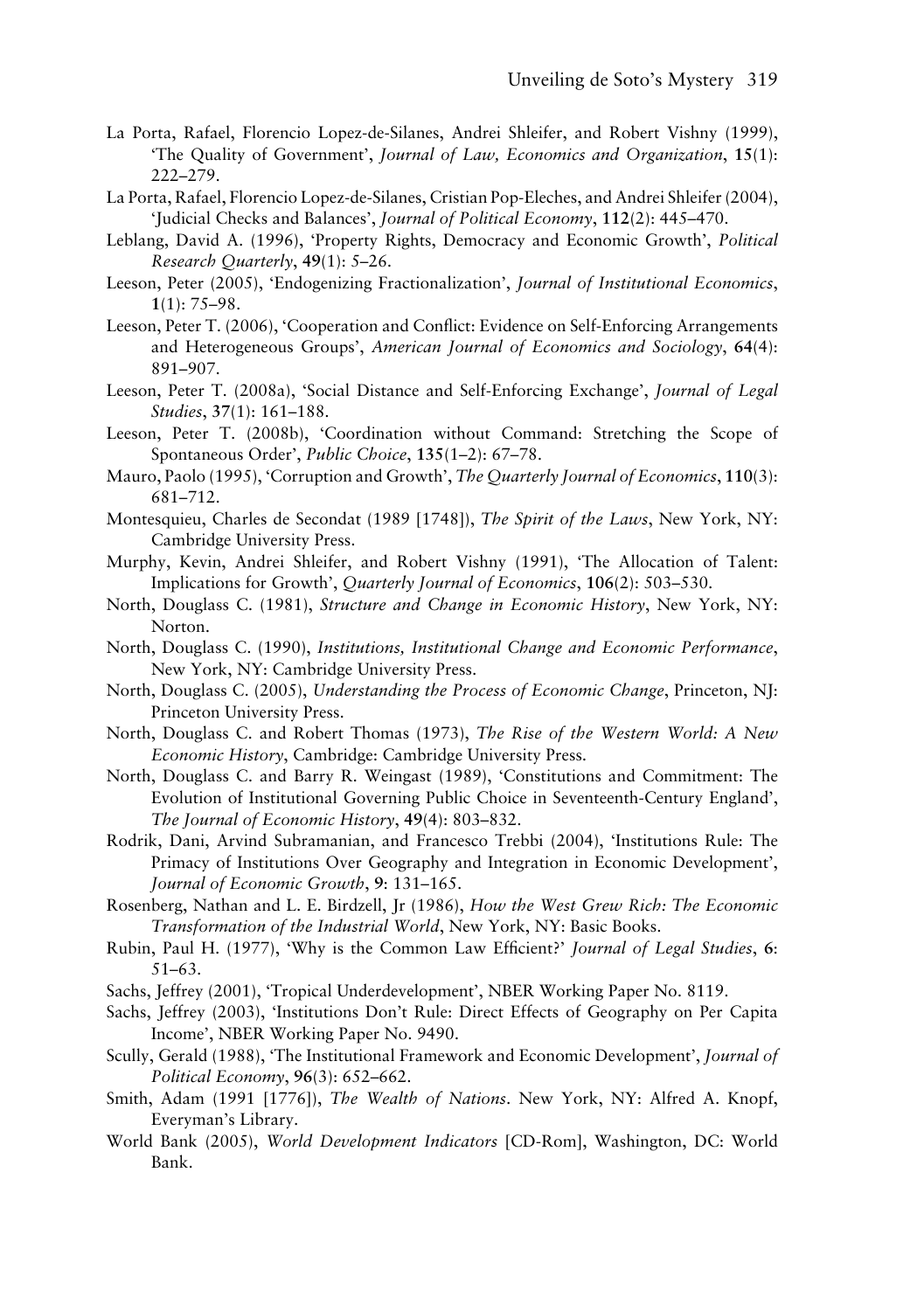|  |  |  |  |  |  |  | <b>Appendix 1: Data Description and Sources</b> |
|--|--|--|--|--|--|--|-------------------------------------------------|
|--|--|--|--|--|--|--|-------------------------------------------------|

| Variable                                                   | Description                                                                                                                                                                                                                                                                                                                                                                                                                                                                                                                                                                                                      | Source                                                   |
|------------------------------------------------------------|------------------------------------------------------------------------------------------------------------------------------------------------------------------------------------------------------------------------------------------------------------------------------------------------------------------------------------------------------------------------------------------------------------------------------------------------------------------------------------------------------------------------------------------------------------------------------------------------------------------|----------------------------------------------------------|
| <b>Average Protection Against</b><br>Risk of Expropriation | Measures protection from government expropriation, on a scale of $0-10$ , with a higher<br>score meaning less risk; we averaged the data for all years from 1985-1995                                                                                                                                                                                                                                                                                                                                                                                                                                            | Political Risk Services, March 2006                      |
| Heritage Private Property<br>Index                         | Measures protection of private property, on a scale from 1 to 5, with a higher score<br>meaning more protection; we used 1997 values; original data has been transformed by<br>multiplying by $-1$ and adding 6                                                                                                                                                                                                                                                                                                                                                                                                  | Index of Economic Freedom 2005,<br>Heritage Foundation   |
| <b>GDP</b>                                                 | Logarithm of GDP per capita, PPP basis, constant 2000 international dollars                                                                                                                                                                                                                                                                                                                                                                                                                                                                                                                                      | World Development Indicators 2005,<br>World Bank         |
| Domestic Credit                                            | Financial resources available to private sector, measured as a percentage of GDP, in 1998                                                                                                                                                                                                                                                                                                                                                                                                                                                                                                                        | World Development Indicators 2005,<br>World Bank         |
| Gross Capital Formation                                    | Consists of expenditures on fixed assets plus changes in inventories, measured as a<br>percentage of GDP, averaged for all years for 1990–1999                                                                                                                                                                                                                                                                                                                                                                                                                                                                   | World Development Indicators 2005,<br>World Bank         |
| Gross Fixed Capital<br>Formation                           | Consists of expenditures on fixed assets, measured as a percentage of GDP, averaged for<br>all years for 1990-1999                                                                                                                                                                                                                                                                                                                                                                                                                                                                                               | World Development Indicators 2005,<br>World Bank         |
| Inflation                                                  | Logarithm of annual inflation measured by the consumer price index, averaged for<br>all years from 1970-1998                                                                                                                                                                                                                                                                                                                                                                                                                                                                                                     | World Development Indicators 2005,<br>World Bank         |
| Government Consumption                                     | Real government consumption expenditure, measured as a percentage of GDP, averaged<br>for all years from 1970-1989                                                                                                                                                                                                                                                                                                                                                                                                                                                                                               | World Development Indicators 2005,<br>World Bank         |
| Ethnolinguistic<br>Fractionalization                       | Average value of five different indices of ethonolinguistic fracflonalization. Its value ranges<br>from 0 to 1. The five component indices are: (1) probability that two randomly selected<br>people from a given country will not belong to the same ethnolinguistic group (2)<br>probability of two randomly selected individuals speaking different languages; (3)<br>probability of two randomly selected individuals do not speak the same language; (4)<br>percent of the population not speaking the official language; and $(5)$ percent of the<br>population not speaking the most widely used language | La Porta, Lopez-de-Silanes, Shleifer,<br>and Vishny 1999 |
| Legal Origin                                               | Included as dummy variables representing English, French, German, Scandinavian, and<br>Socialist legal origins                                                                                                                                                                                                                                                                                                                                                                                                                                                                                                   | La Porta, Lopez-de-Silanes, Shleifer,<br>and Vishny 1999 |
| Religion                                                   | Measured as the percentage of population in 1980 (or for 1990-1995 for countries<br>formed more recently) that belonged to the following religions: Roman Catholic,<br>Protestant, Muslim, and "other"                                                                                                                                                                                                                                                                                                                                                                                                           | La Porta, Lopez-de-Silanes, Shleifer,<br>and Vishny 1999 |
| Geography                                                  | Measured as the absolute value of the latitude of the country, scaled to values between 0<br>and $1(0)$ is the equator)                                                                                                                                                                                                                                                                                                                                                                                                                                                                                          | La Porta, Lopez-de-Silanes, Shleifer,<br>and Vishny 1999 |
| Settler Mortality                                          | Settler mortality is the estimated mortality rate for European settlers during the period<br>from 1500 to 1900; it measures the effects of local diseases on people without acquired<br>immunities                                                                                                                                                                                                                                                                                                                                                                                                               | Acemoglu et al. 2001                                     |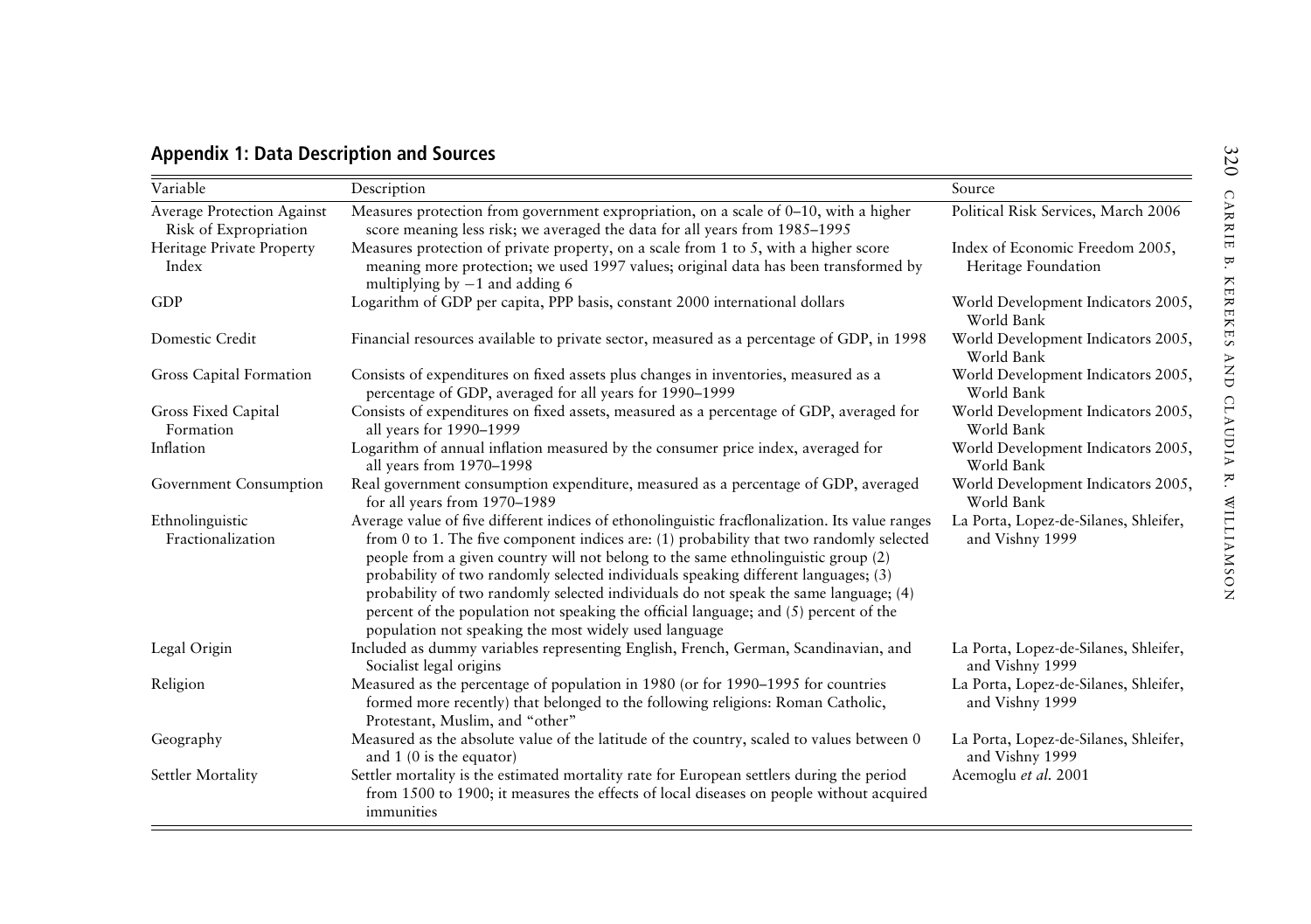|                                      | World Sample |                    |              |                          | Ex-Colonies  |                     |                     |                      |
|--------------------------------------|--------------|--------------------|--------------|--------------------------|--------------|---------------------|---------------------|----------------------|
|                                      |              | 2                  | 3            | $\overline{4}$           |              | $\overline{2}$      | 3                   | $\overline{4}$       |
|                                      | $#$ of       | Mean               | $#$ of       | Mean                     | $#$ of       | Mean                | $#$ of              | Mean                 |
|                                      | Observations | (St. Deviation)    | Observations | (St. Deviaton)           | Observations | (St. Deviaton)      | <b>Observations</b> | (St. Deviaton)       |
| Average Risk of<br>Expropriation     | 123          | 7.13(1.76)         | Ξ.           | $\overline{\phantom{0}}$ | 62           | 6.65(1.47)          | Ξ.                  | $\qquad \qquad -$    |
| Heritage Private Properly -<br>Index |              |                    | 142          | 3.32(1.11)               |              |                     | 60                  | 3.23(1.00)           |
| Setler Mortality                     |              |                    |              |                          | 62           | 201.66 (331.76)     | 60                  | 186.11 (325.85)      |
| <b>GDP</b>                           | 117          | 8,976.75 (8,82450) | 138          | 8,100.48 (8,322.51)      | 62           | 5,961.53 (6,986.45) | 60                  | 6,108.58<br>7,055.73 |
| Domestic Credit                      | 114          | 47.87 (45.76)      | 135          | 43.55 (43.65)            | 61           | 41.37 (44.85)       | 59                  | 42.21 (45.38)        |
| Gross Capital Formation              | 123          | 21.77 (5.94)       | 142          | 21.81 (6.55)             | 62           | 21.15(5.73)         | 60                  | 21.4(5.64)           |
| Gross Fixed Capital<br>Formation     | 122          | 21.04 (5.78)       | 141          | 20.90 (6.41)             | 62           | 20.15(5.62)         | 60                  | 20.72 (5.56)         |
| Inflation                            | 105          | 40.8 (127.72)      | 113          | 42.33 (128.99)           | 58           | 61.18 (168.99)      | 56                  | 63.07 (171.73)       |
| Government<br>Consumption            | 116          | 16.29(6.35)        | 128          | 15.82(6.17)              | 61           | 14.10(5.02)         | 59                  | 13.99 (5.07)         |
| Ethnolinguistic<br>Fractionalization | 112          | 0.39(0.30)         | 123          | 0.32(0.29)               | 62           | 0.41(0.31)          | 60                  | 0.40(0.31)           |
| English                              | 123          | 0.31(0.46)         | 142          | 0.29(0.46)               | 62           | 0.35(0.48)          | 60                  | 0.366(0.49)          |
| Socialist                            | 123          | 0.11(0.31)         | 142          | 0.18(0.39)               | 62           | 0.02(0.13)          | 60                  | 0.02(0.13)           |
| French                               | 123          | 0.5(0.50)          | 142          | 0.45(0.50)               | 62           | 0.61(0.49)          | 60                  | 0.60(0.49)           |
| German                               | 123          | 0.04(0.20)         | 142          | 0.04(0.18)               | 62           | 0.02(0.13)          | 60                  | 0.02(0.13)           |
| Scandanavian                         | 123          | 0.04(0.20)         | 142          | 0.04(0.18)               | 62           | 0(0.00)             | 60                  | 0.00(0.00)           |
| Protestant                           | 123          | 12.54 (21.41)      | 141          | 12.18 (20.74)            | 62           | 8.83 (12.27)        | 60                  | 8.95 (12.46)         |
| Catholic                             | 123          | 33.57 (36.74)      | 142          | 32.68 (36.48)            | 62           | 41.88 (38.85)       | 60                  | 42.48 (39.34)        |
| Muslim                               | 123          | 24.05 (36.33)      | 142          | 21.57 (35.18)            | 62           | 22.62 (33.32)       | 60                  | 22.69 (33.87)        |
| Other                                | 123          | 29.84 (30.84)      | 141          | 33.75 (33.05)            | 62           | 26.67 (25.79)       | 60                  | 25.89 (25.85)        |
| Latitude                             | 123          | 0.28(0.19)         | 142          | 0.30(0.19)               | 62           | 0.19(0.14)          | 60                  | 0.19(0.14)           |

## **Appendix 2: Summary Statistics**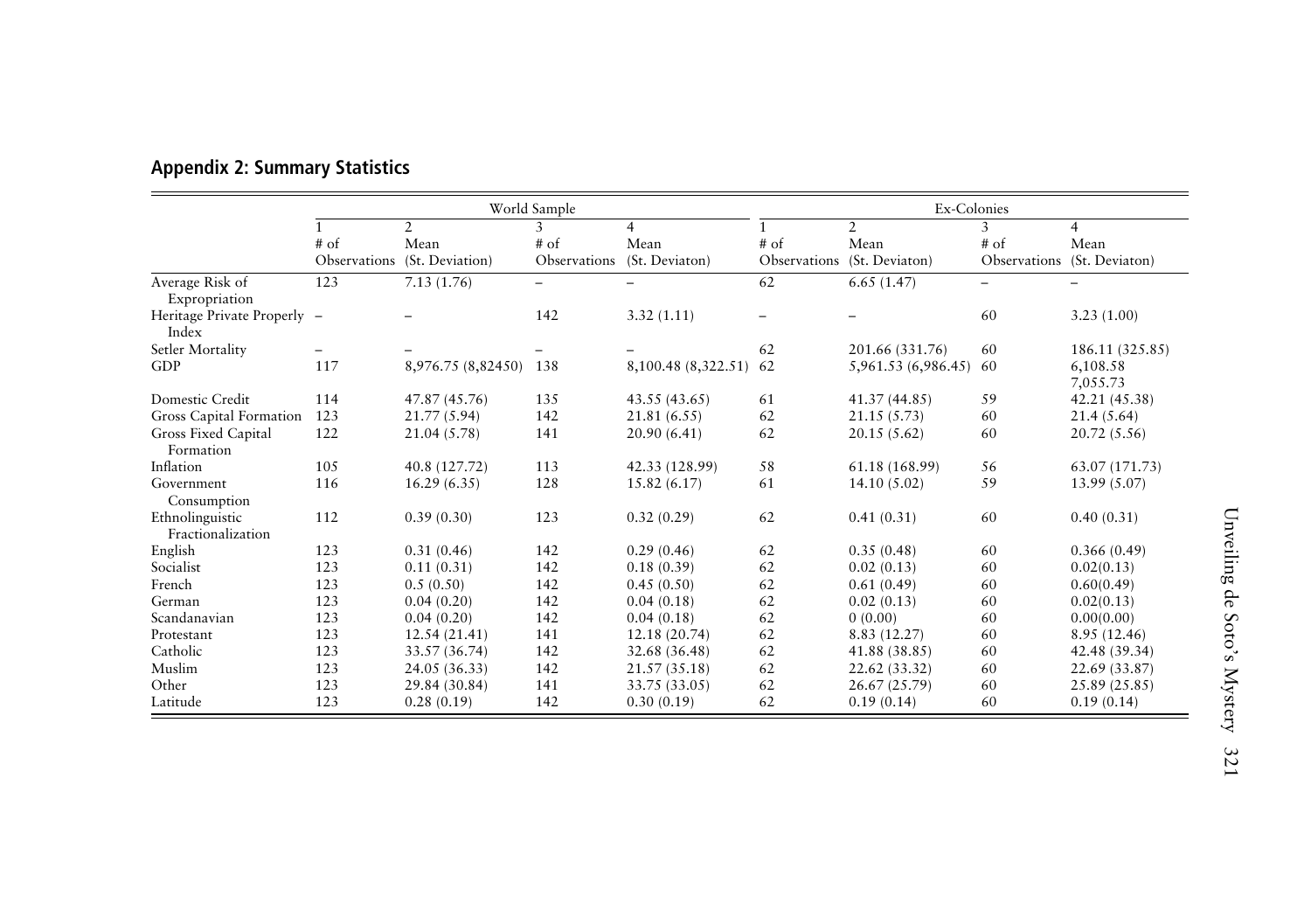| Heritage Property Index |                    | Avg. protection against<br>risk of expropriation |                    |  |  |
|-------------------------|--------------------|--------------------------------------------------|--------------------|--|--|
| Ex-colonies sample      | World sample       | Ex-colonies sample                               | World sample       |  |  |
| Algeria                 | Albania            | Algeria                                          | Albania            |  |  |
| Angola                  | Algeria            | Angola                                           | Algeria            |  |  |
| Argentina               | Angola             | Argentina                                        | Angola             |  |  |
| Australia               | Argentina          | Australia                                        | Argentina          |  |  |
| Austria                 | Armenia            | Austria                                          | Australia          |  |  |
| Bolivia                 | Australia          | Bolivia                                          | Austria            |  |  |
| Brazil                  | Austria            | Brazil                                           | Bahrain            |  |  |
| Burkina Faso            | Azerbaijan         | Burkina Faso                                     | Bangladesh         |  |  |
| Cameroon                | Bahrain            | Cameroon                                         | Belgium            |  |  |
| Canada                  | Bangladesh         | Canada                                           | Bolivia            |  |  |
| Chile                   | Barbados           | Chile                                            | Botswana           |  |  |
| Colombia                | Belarus            | Colombia                                         | Brazil             |  |  |
| Congo, Rep.             | Belgium            | Congo, Rep.                                      | Bulgaria           |  |  |
| Costa Rica              | Belize             | Costa Rica                                       | Burkina Faso       |  |  |
| Dominican Republic      | Benin              | Cote d'Ivoire                                    | Cameroon           |  |  |
| Ecuador                 | Bolivia            | Dominican Republic                               | Canada             |  |  |
| Egypt, Arab Rep.        | Botswana           | Ecuador                                          | Chile              |  |  |
| El Salvador             | Brazil             | Egypt, Arab Rep.                                 | China              |  |  |
| Ethiopia                | <b>Bulgaria</b>    | El Salvador                                      | Colombia           |  |  |
| Gabon                   | Burkina Faso       | Ethiopia                                         | Congo, Dem. Rep.   |  |  |
| Gambia, The             | Burundi            | Gabon                                            | Congo, Rep.        |  |  |
| Ghana                   | Cambodia           | Gambia, The                                      | Costa Rica         |  |  |
| Guatemala               | Cameroon           | Ghana                                            | Cote d'Ivoire      |  |  |
| Guinea                  | Canada             | Guatemala                                        | Cuba               |  |  |
| Guyana                  | Cape Verde         | Guinea                                           | Cyprus             |  |  |
| Haiti                   | Chad               | Guyana                                           | Czech Republic     |  |  |
| Honduras                | Chile              | Haiti                                            | Denmark            |  |  |
| Hong Kong, China        | China              | Honduras                                         | Dominican Republic |  |  |
| India                   | Colombia           | Hong Kong, China                                 | Ecuador            |  |  |
| Indonesia               | Congo, Dem. Rep.   | India                                            | Egypt, Arab Rep.   |  |  |
| Jamaica                 | Congo, Rep.        | Indonesia                                        | El Salvador        |  |  |
| Kenya                   | Costa Rica         | Jamaica                                          | Ethiopia           |  |  |
| Madagascar              | Croatia            | Kenya                                            | Finland            |  |  |
| Malaysia                | Cuba               | Madagascar                                       | France             |  |  |
| Mali                    | Cyprus             | Malaysia                                         | Gabon              |  |  |
| Malta                   | Czech Republic     | Mali                                             | Gambia, The        |  |  |
| Mexico                  | Denmark            | Malta                                            | Germany            |  |  |
| Morocco                 | Djibouti           | Mexico                                           | Ghana              |  |  |
| New Zealand             | Dominican Republic | Morocco                                          | Greece             |  |  |
| Nicaragua               | Ecuador            | New Zealand                                      | Guatemala          |  |  |
| Niger                   | Egypt, Arab Rep.   | Nicaragua                                        | Guinea             |  |  |
| Nigeria                 | El Salvador        | Niger                                            | Guinea-Bissau      |  |  |
| Pakistan                | Estonia            | Nigeria                                          | Guyana             |  |  |
| Panama                  | Ethiopia           | Pakistan                                         | Haiti              |  |  |
| Paraguay                | Fiji               | Panama                                           | Honduras           |  |  |
| Peru                    | Finland            | Paraguay                                         | Hong Kong, China   |  |  |
| Senegal                 | France             | Peru                                             | Hungary            |  |  |
| Sierra Leone            | Gabon              | Senegal                                          | Iceland            |  |  |
| Singapore               | Gambia, The        | Sierra Leone                                     | India              |  |  |

# **Appendix 3: Country list**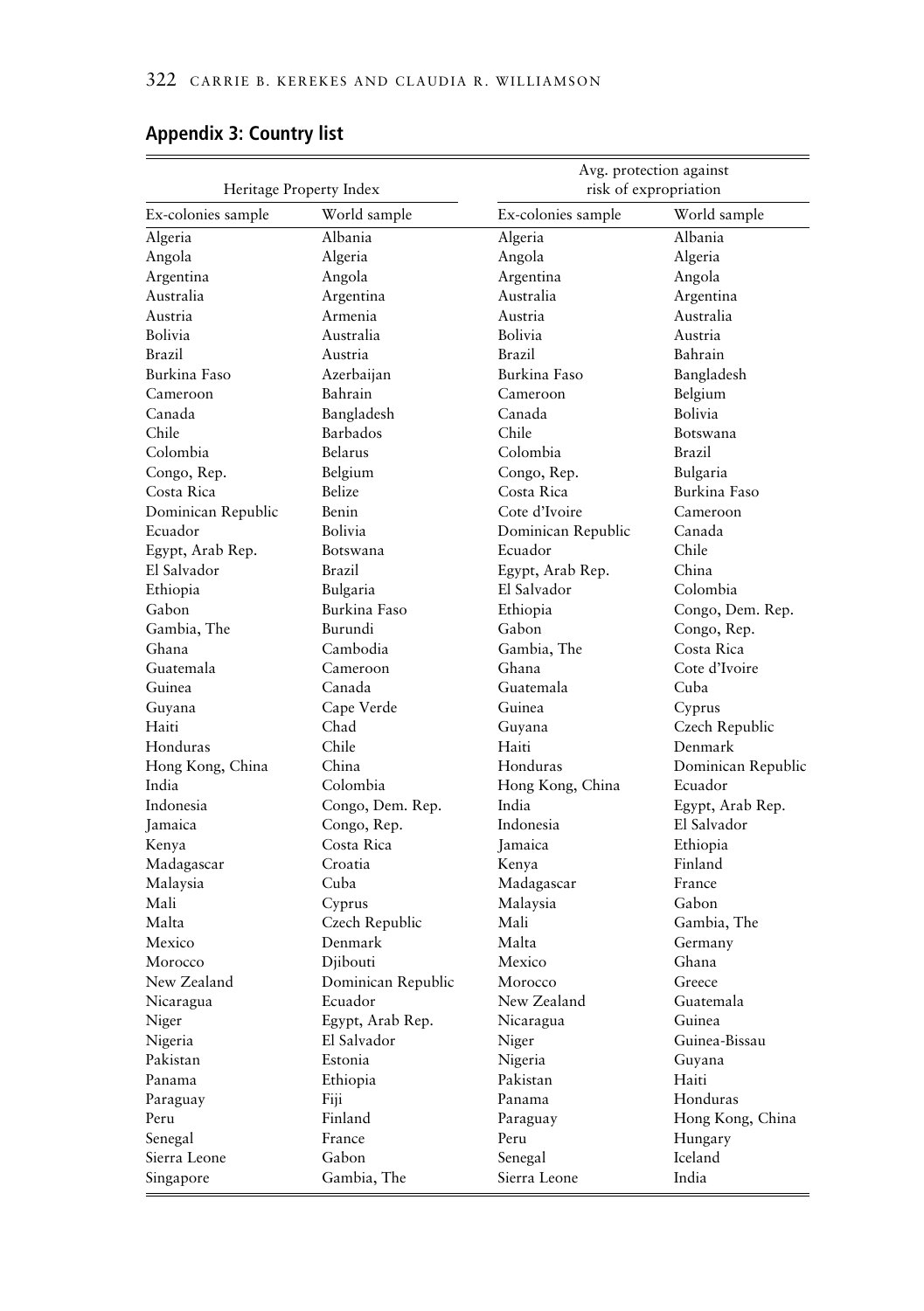| Heritage Property Index |                    | Avg. protection against<br>risk of expropriation |                    |  |  |
|-------------------------|--------------------|--------------------------------------------------|--------------------|--|--|
| Ex-colonies sample      | World sample       | Ex-colonies sample                               | World sample       |  |  |
| South Africa            | Georgia            | Singapore                                        | Indonesia          |  |  |
| Sri Lanka               | Germany            | South Africa                                     | Iran, Islamic Rep. |  |  |
| Sudan                   | Ghana              | Sri Lanka                                        | Ireland            |  |  |
| Tanzania                | Greece             | Sudan                                            | Israel             |  |  |
| Trinidad and Tobago     | Guatemala          | Tanzania                                         | Italy              |  |  |
| Tunisia                 | Guinea             | Togo                                             | Jamaica            |  |  |
| Uganda                  | Guyana             | Trinidad and Tobago                              | Japan              |  |  |
| <b>United States</b>    | Haiti              | Tunisia                                          | Jordan             |  |  |
| Uruguay                 | Honduras           | Uganda                                           | Kenya              |  |  |
| Venezuela, RB           | Hong Kong, China   | <b>United States</b>                             | Korea, Rep.        |  |  |
| Vietnam                 | Hungary            | Uruguay                                          | Kuwait             |  |  |
|                         | Iceland            | Venezuela, RB                                    | Lebanon            |  |  |
|                         | India              | Vietnam                                          | Libya              |  |  |
|                         | Indonesia          |                                                  | Luxembourg         |  |  |
|                         | Iran, Islamic Rep. |                                                  | Madagascar         |  |  |
|                         | Ireland            |                                                  | Malawi             |  |  |
|                         | Israel             |                                                  | Malaysia           |  |  |
|                         | Italy              |                                                  | Mali               |  |  |
|                         | Jamaica            |                                                  | Malta              |  |  |
|                         | Japan              |                                                  | Mexico             |  |  |
|                         | Jordan             |                                                  | Mongolia           |  |  |
|                         | Kenya              |                                                  | Morocco            |  |  |
|                         | Korea, Rep.        |                                                  | Mozambique         |  |  |
|                         | Kuwait             |                                                  | Myanmar            |  |  |
|                         | Lao PDR            |                                                  | Namibia            |  |  |
|                         | Latvia             |                                                  | Netherlands        |  |  |
|                         | Lebanon            |                                                  | New Caledonia      |  |  |
|                         | Lesotho            |                                                  | New Zealand        |  |  |
|                         | Libya              |                                                  | Nicaragua          |  |  |
|                         | Lithuania          |                                                  | Niger              |  |  |
|                         | Luxembourg         |                                                  | Nigeria            |  |  |
|                         | Madagascar         |                                                  | Norway             |  |  |
|                         | Malawi             |                                                  | Oman               |  |  |
|                         | Malaysia           |                                                  | Pakistan           |  |  |
|                         | Mali               |                                                  | Panama             |  |  |
|                         | Malta              |                                                  | Papua New Guinea   |  |  |
|                         | Mauritania         |                                                  | Paraguay           |  |  |
|                         | Mexico             |                                                  | Peru               |  |  |
|                         | Moldova            |                                                  | Philippines        |  |  |
|                         | Mongolia           |                                                  | Poland             |  |  |
|                         | Morocco            |                                                  | Portugal           |  |  |
|                         | Mozambique         |                                                  | Qatar              |  |  |
|                         | Myanmar            |                                                  | Romania            |  |  |
|                         | Namibia            |                                                  | Russia             |  |  |
|                         | Nepal              |                                                  | Saudi Arabia       |  |  |
|                         | Netherlands        |                                                  | Senegal            |  |  |
|                         | New Zealand        |                                                  | Sierra Leone       |  |  |

# **Appendix 3: Continued**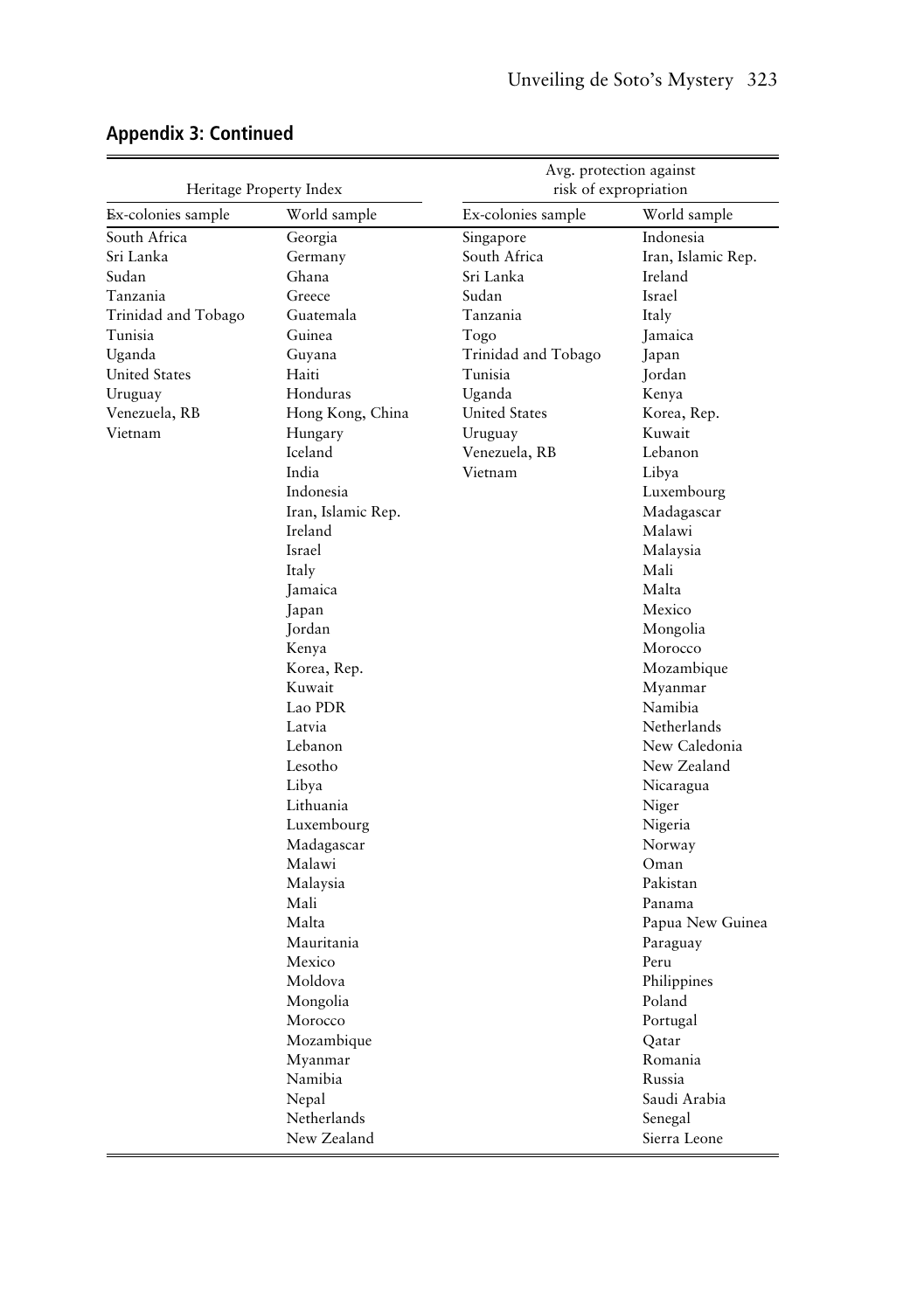| Heritage Property Index |                      | Avg. protection against<br>risk of expropriation |                      |  |  |  |
|-------------------------|----------------------|--------------------------------------------------|----------------------|--|--|--|
| Ex-colonies sample      | World sample         | Ex-colonies sample                               | World sample         |  |  |  |
|                         | Nicaragua            |                                                  | Singapore            |  |  |  |
|                         | Niger                |                                                  | Slovak Republic      |  |  |  |
|                         | Nigeria              |                                                  | Somalia              |  |  |  |
|                         | Norway               |                                                  | South Africa         |  |  |  |
|                         | Oman                 |                                                  | Spain                |  |  |  |
|                         | Pakistan             |                                                  | Sri Lanka            |  |  |  |
|                         | Panama               |                                                  | Sudan                |  |  |  |
|                         | Paraguay             |                                                  | Suriname             |  |  |  |
|                         | Peru                 |                                                  | Sweden               |  |  |  |
|                         | Philippines          |                                                  | Switzerland          |  |  |  |
|                         | Poland               |                                                  | Syrian Arab Republic |  |  |  |
|                         | Portugal             |                                                  | Tanzania             |  |  |  |
|                         | Romania              |                                                  | Thailand             |  |  |  |
|                         | Russia               |                                                  | Togo                 |  |  |  |
|                         | Rwanda               |                                                  | Trinidad and Tobago  |  |  |  |
|                         | Saudi Arabia         |                                                  | Tunisia              |  |  |  |
|                         | Senegal              |                                                  | Turkey               |  |  |  |
|                         | Sierra Leone         |                                                  | Uganda               |  |  |  |
|                         | Singapore            |                                                  | United Arab Emirates |  |  |  |
|                         | Slovak Republic      |                                                  | United Kingdom       |  |  |  |
|                         | Slovenia             |                                                  | <b>United States</b> |  |  |  |
|                         | South Africa         |                                                  | Uruguay              |  |  |  |
|                         | Spain                |                                                  | Venezuela, RB        |  |  |  |
|                         | Sri Lanka            |                                                  | Vietnam              |  |  |  |
|                         | Sudan                |                                                  | Yemen, Rep.          |  |  |  |
|                         | Suriname             |                                                  | Zambia               |  |  |  |
|                         | Swaziland            |                                                  | Zimbabwe             |  |  |  |
|                         | Sweden               |                                                  |                      |  |  |  |
|                         | Switzerland          |                                                  |                      |  |  |  |
|                         | Syrian Arab Republic |                                                  |                      |  |  |  |
|                         | Tanzania             |                                                  |                      |  |  |  |
|                         | Thailand             |                                                  |                      |  |  |  |
|                         | Trinidad and Tobago  |                                                  |                      |  |  |  |
|                         | Tunisia              |                                                  |                      |  |  |  |
|                         | Turkey               |                                                  |                      |  |  |  |
|                         | Uganda               |                                                  |                      |  |  |  |
|                         | Ukraine              |                                                  |                      |  |  |  |
|                         | United Arab Emirates |                                                  |                      |  |  |  |
|                         | United Kingdom       |                                                  |                      |  |  |  |
|                         | <b>United States</b> |                                                  |                      |  |  |  |
|                         | Uruguay              |                                                  |                      |  |  |  |
|                         | Venezuela, RB        |                                                  |                      |  |  |  |
|                         | Vietnam              |                                                  |                      |  |  |  |
|                         | Yemen, Rep.          |                                                  |                      |  |  |  |
|                         | Zambia               |                                                  |                      |  |  |  |
|                         | Zimbabwe             |                                                  |                      |  |  |  |

## **Appendix 3: Continued**